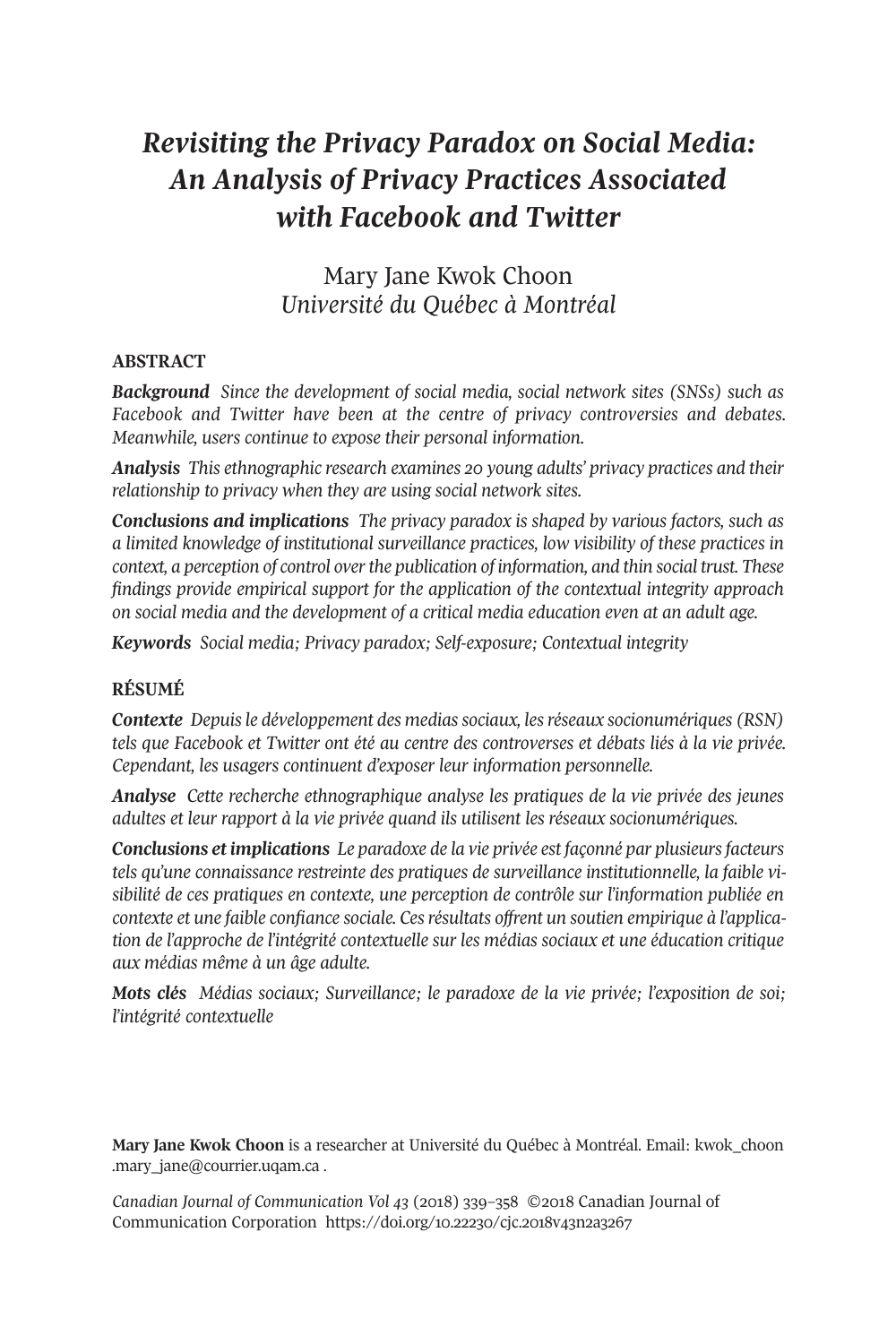# **Introduction**

With the development of social media,<sup>[1](#page-16-0)</sup> which are surveillant in nature, privacy concerns arose among the public (Barnes, 2006; Hargittai & Marwick, 2016). Social network sites (SNSs) such as Facebook and Twitter have been at the centre of privacy controversies and debates. In 2010, the Office of the Privacy Commissioner of Canada filed a complaint against Facebook to have the SNS limit the use of information by application developers (OPC, 2016). In 2017, the Spanish data regulator fined Facebook as the SNS had infringed data protection laws; Facebook was accused of notinforming users of the use and purpose of the collection of sensitive data (Lomas, 2017). In an earlier instance, hackers exposed users' passwords on Twitter (Cubrilovic, 2009).

Despite these concerns, the trend that has been observed is that users expose their personal information on SNSs (Brandimarte Acquisiti, & Loewenstein, 2012; Granjon & Denouël, 2011; Gross & Acquisiti, 2005). Exposure within these technological contexts is understood as the action of showing, exposing, rendering visible and atthe same time of being exposed (Ball, 2009). Several media outlets published stories on social media users who lost their reputation and jobs because of their posts. For example, British trainee Kevin Colvin realized that showing too much on Facebook has negative consequences (see Randall & Richards, 2008). After giving a false reason for his absence to his employer, he went to a Halloween party and posted a photo of himself in a fairy costume on Facebook. One of his colleagues showed the picture to his supervisor and Kevin was promptly dismissed (see also Reid, 2011). In Canada, 80 students from various high schools and CEGEPs in Laval and Québec created a Facebook group in which they made death threats against their professors (see TVA Nouvelles, 2011). When a TVA Nouvelles reporter questioned students, "Do you think it's right that the police and teachers accessed this group?" They said that what they wrote on Facebook is "private." (TVA Nouvelles, 2011).

Young adults are the most present on social network sites compared to other cohorts of users in Québec (Cefrio, 2015, 2017). In 2016, 67 percent of users aged 25 to 44 years old use a social network site such as Facebook, Linkedln, Twitter or Snapchat (Cefrio, 2017, *n* = 1,001). There were 64 percent who used Facebook in the province compared to 57 percent in the rest of Canada (Cefrio, 2017). Québec young adults are often portrayed by media outlets as being unaware ofthe privacy risks associated with exposure online (Radio-Canada.ca, 2013; TVA Nouvelles, 2011). For example, an employer said that young people often used social network sites to share their "state of mind and that's an issue when they are searching for a job" (Radio-Canada.ca, 2013). Based on data collected from an ethnographic study, using methods of participant observation and 40 qualitative interviews, 20 Québec young adults' privacy practices and relationship to privacy when they were using Facebook and Twitter were examined. This research explains young adults' privacy protection strategies on both SNSs and the factors that shape the privacy paradox. The present study shows that users are unaware of the consequences of institutional surveillance practices on privacy, and that this relates to the fact that notice and consent are problematic on SNSs. These findings provide empirical support for the application of the contextual integrity approach on social media and the development of a critical media education even at an adult age.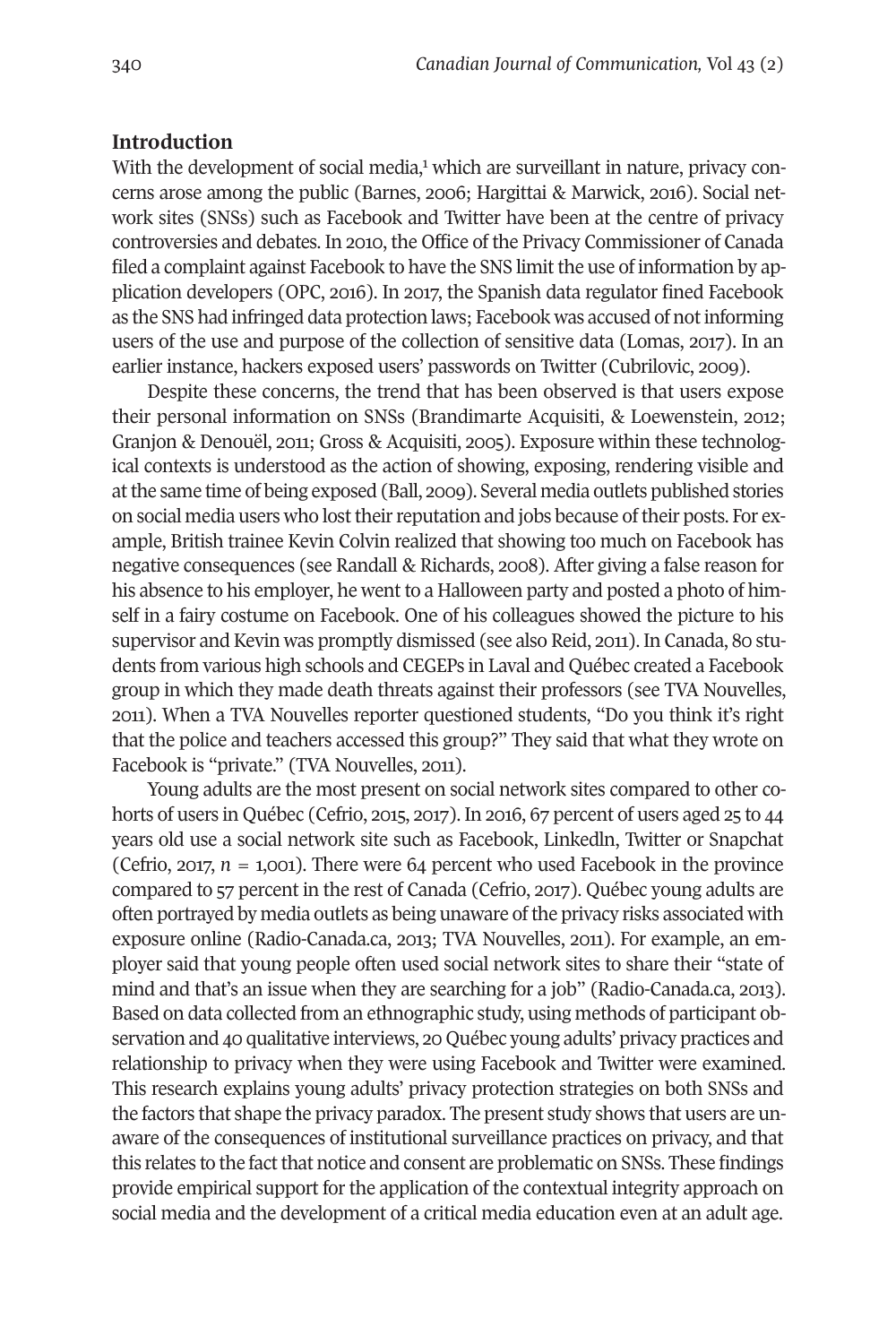#### **Privacy practices on social network sites**

Prior studies showed that social media users are to some extent unaware of privacy risks. For example, users are disclosing their real names on Facebook and are perceiving the benefits related to self-exposure rather than the risks associated with such practices (Gross & Acquisiti, 2005). Further, Brandimarte, Acquisiti, and Loewenstein (2012) argued that the more students think they have control overthe publication of personal information in context, the less likely they are concerned about privacy risks and the more they reveal personal information on Facebook.

Other studies focused on the factors that shape self-exposure on SNSs. Tufekci (2008) conducted a survey of 704 students and discovered that 94.9 percent of them disclosed theirreal names on Facebook, while 62.8 percent did so on MySpace. Students alternated between self-exposure and control of information, because concealment of their information did not offer them a chance to attract the attention of their audiences. Boyd and Hargittai (2010) analyzed the practices of young adults from 2009 to 2010 on Facebook. Privacy settings changed during this period. They discovered that users with greater technical skills frequently changed their privacy settings. Other researchers found that the exhibitionism of French students on social media sites was part of a strategic process during which they controlled the visibility of their personal information and were searching for recognition (Granjon & Denouël, 2011). Ellison, Vitak, Steinfield, Gray, and Lampe (2011) analyzed how social media users balance between the sharing of personal information and the need to control disclosures. Users who activated privacy settings "reported higher perceived bonding and bridging social capital"  $(p, 26)$ . Drawing from Putnam  $(2000,$  chap. 1, para. 23), bonding social capital is essential to strengthen reciprocal relationships and the development of solidarity. Bridging social capital is to provide access to otherresources that cannot be obtained from close friends. It is an asset to succeed. Marwick and Boyd (2011) found that Twitter users negotiate theiridentities in orderto brand themselves and be "authentic."Drawing from the work of Theresa M. Senft, they described this practice as micro-celebrity. Users alternate between self-exposure and self-censorship, as the site does not have the privacy settings to separate the different audiences.

Scholars have examined users' privacy concerns.Raynes-Goldie (2010) conducted an ethnographic study of the privacy practices of 20 Canadian users. Most of them were concerned about the control of personal information during social interactions (social privacy). According to the researcher, users care less about the use of personal information by institutions and third parties (institutional privacy). Boyd's (2008) ethnographic study of American teenagers shows that informants feared that authority figures such as parents, teachers, or college officers might access their personal information.

Barnes (2006) drew attention to the privacy paradox on social network sites. Teenagers knew the privacy risks linked to MySpace use, butthey continued to expose themselves.Young and Quan Hasse (2013) revisited the privacy paradox.In their study, farfrom being naïve, Canadian university students developed various strategies to protect privacy during social interactions on Facebook. However, no strategies were mobilized to control the use of personal information by institutions and third parties. Hargittai and Marwick (2016) discovered that American users aged 19 to 35 are aware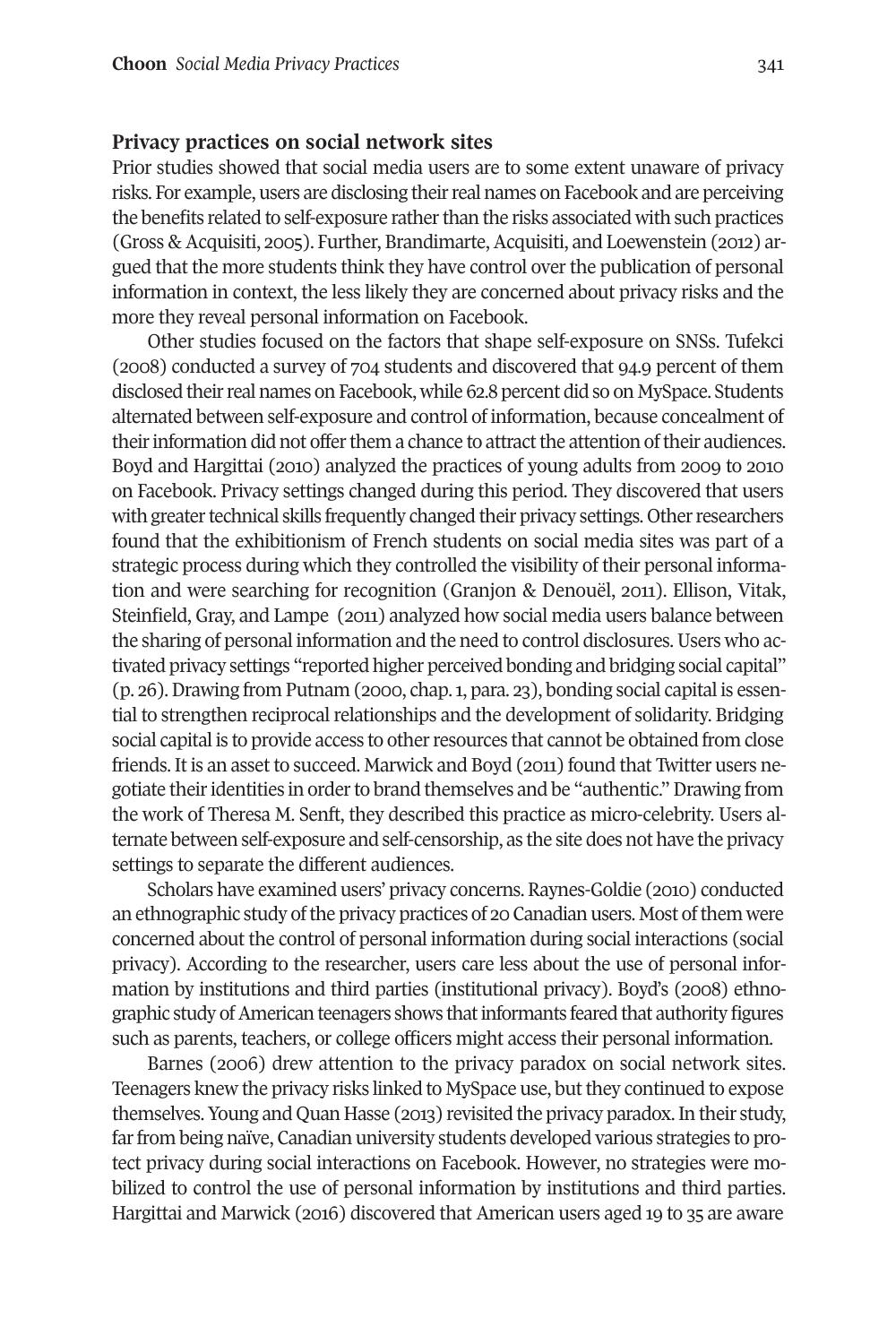that privacy is networked. Although they protect their privacy during interactions on social media, they know that other users and institutions can violate privacy. The privacy paradox is associated with online apathy.

While the literature explains the privacy practices of social media users, we lack a deeper understanding of users' relationship to privacy when they are using social network sites that have different architectures, terms of service, and privacy policies. Scholars have not examined the factors that shape this relationship. An improved understanding of privacy practices and users'relationship to privacy when they are using different social network sites will inform privacy debates and is important for the development of adequate policies that willreflect users' practices (Young & Quan-Hasse, 2013). As mentioned before, Canadians use several social media sites in everyday life (Cefrio, 2017; Insights West, 2016), and young adults are the most present on social network sites (Cefrio, 2010, 2014, 2017). In the news, techno-pessimistic discourses portray young adults' privacy practices on social media (Radio-Canada.ca, 2013; TVA Nouvelles, 2011). To address the gap in the literature, this study investigates how young adults in Québec are negotiating privacy when using Facebook and Twitter, and the factors shaping their relationship to privacy. It aims to answer the following two research questions:

RQ 1: How do young adults negotiate privacy when they are using Facebook and Twitter?

RQ 2: What are the factors that are shaping their relationship to privacy on social network sites?

# **Surveillance, visibility, and privacy**

Social media are surveillant in nature, which has consequences on privacy (Trottier & Lyon, 2012). Institutional surveillance practices are becoming more and more decentralized and networked (Lyon, 2002). In the context of Internet surveillance, Stalder (2011) identified two types of practices: back-end and front-end.In the first case, backend surveillance is supported by servers and databases that are accessible only to website owners.Data collected by website owners and stored in databases, is used to serve commercial and other purposes and to model interfaces that are more or less easy to use. Front-end surveillance is the monitoring of users' activities online, in orderto generate contents (data, metadata) with the help of algorithms, and provide opportunities to users through these interfaces. Surveillance practices may be visible, invisible, or have a low visibility during social interactions (Ball, 2009; Marx, 2006). For Brighenti (2010), different forms of visibility are imposed and negotiated through architectures that promote the exercise of surveillance. Within this framework, social control is exercised through website architectures that promote the visibility of personal information. Visibility as control is in tension with the forms of visibility that users negotiate to obtain recognition (visibility as recognition). The rules of visibility that are applied to personal information will vary depending on the architectures of the websites, their terms of service (TOS), and their privacy policies. Website owners offer a contract that users have to either opt out of or opt into. As Nissenbaum (2011) explained, "The gist of this approach is to inform website visitors and users of online goods and services of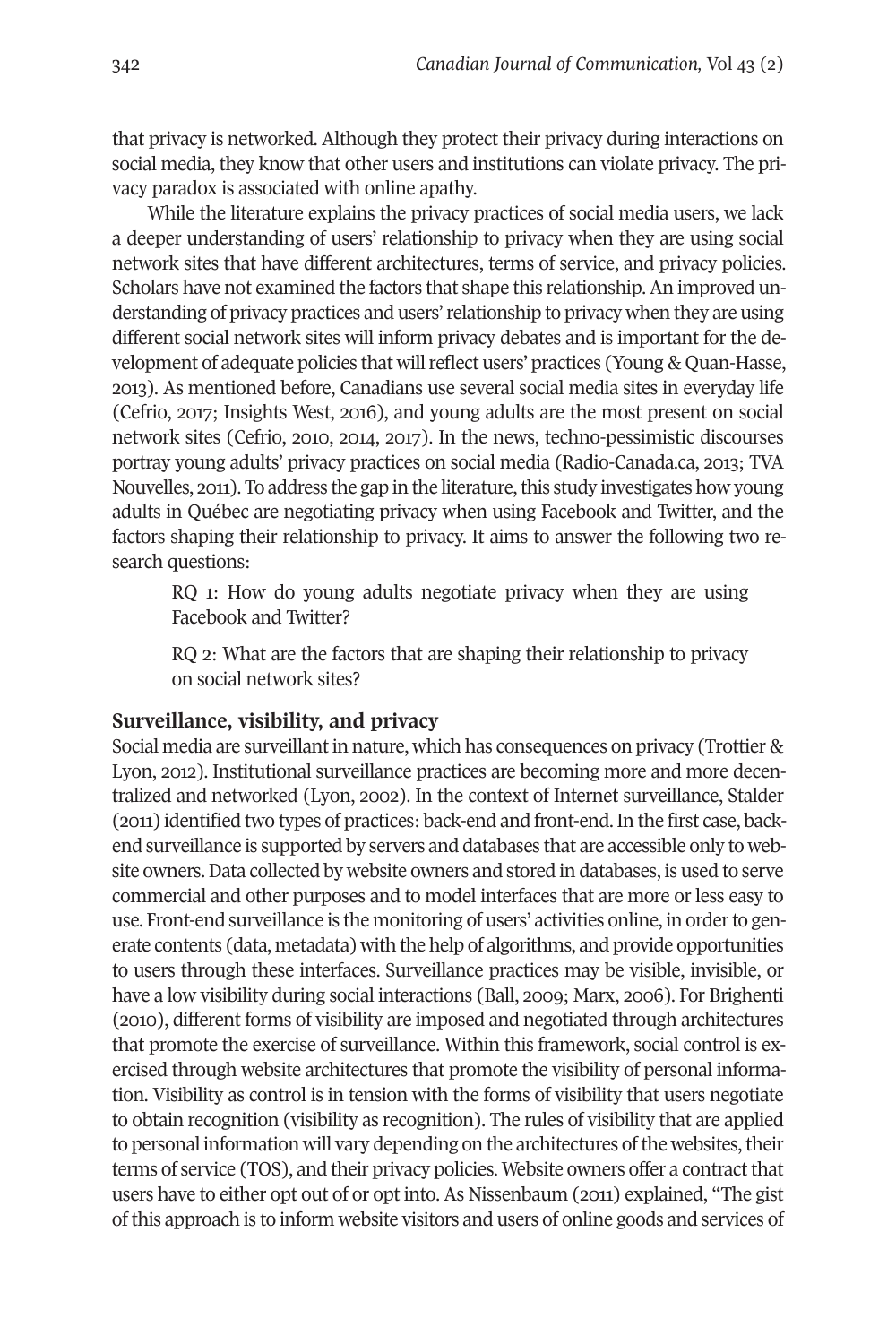respective information-flow practices and to provide a choice either to engage or disengage." (p. 34). The contract is presented in the form of notice and consent (choice) (Nissenbaum, 2011). Some rules of visibility may change, to the detriment of users' privacy (Trottier & Lyon, 2012). For example, website owners might add default settings to interfaces without users' consent. Therefore, unanticipated forms of visibility provide access to personal information to different audiences, and this may contribute to privacy violations.

Privacy can refer to "freedom of thought, control over one's body, solitude in one's home, freedom from surveillance, protection of one's reputation, and protection from searches and interrogations" (Solove, 2008). Privacy is a "slippery concept … encompassing a variety of meanings" (Viseu, Clement, & Aspinall, 2003, p. 1). The control approach has often been used to address privacy in relation to technological and communication contexts. Westin (2003) defined privacy as the right of individuals to determine how their personal information can be communicated to others. However, the boundaries between the "public" and the "private" are rather fluid, and vary depending on situation or context (Marx 2001). Therefore, context is important when we are framing privacy. Nissenbaum's (2011) contextual integrity approach considers that privacy is contextual and that contexts are governed by informational norms—mainly norms of appropriateness and distribution. Norms of appropriateness indicate whatis appropriate behaviour in a given context, and norms of distribution refer to the distribution of information.Aviolation of informational norms can contribute to a violation of privacy and a lost of integrity of personal information. Davis and Jurgenson (2014) used the work of Nissenbaum to explain how SNSs are causing collisions and collusions of contexts. The first type of collision happens when SNSs' architectures allow information to seep from one context to the other without users' consent (e.g., when privacy settings are by default public). Collusion of contexts occurs when an individual contributes to the seeping of information from one context to the other (e.g., users' personal information being exposed by colleagues on Facebook). Social surveillance is also practised between peers within SNSs during interactions and can contribute to an invasion of privacy (Marwick, 2012). On SNSs, privacy can also be violated by a third party. Etzioni (2015) identifies this process as privacy violation triangulation.

Privacy is also networked, as Hargittai and Marwick (2016) explained: "Privacy is not an individual process, but rather a collective effort that requires the cooperation of those with whom we connect on social media, as well as the technological affordances of the social media sites themselves" (p. 3752). In context, privacy is negotiated by individuals during social interactions. Goffman's (1973) contributions prove useful and are associated with the performativity of privacy (Donath, 2007; Marwick & Boyd, 2011). Users will negotiate the boundaries between the "private" and the "public" according to the audiences present and thus proceed to the segregation of audiences. Self-exposure can be voluntary and involuntary and shaped by various factors, as discussed earlier, including social capital benefits, perception of control overthe publication of information, mimesis of micro-celebrity practices, and internalization of social control (Brandimarte et al., 2012; Ellison et al., 2011; Proulx & Kwok Choon, 2011). Some privacy protection strategies of users on SNSs are deleting comments on their Facebook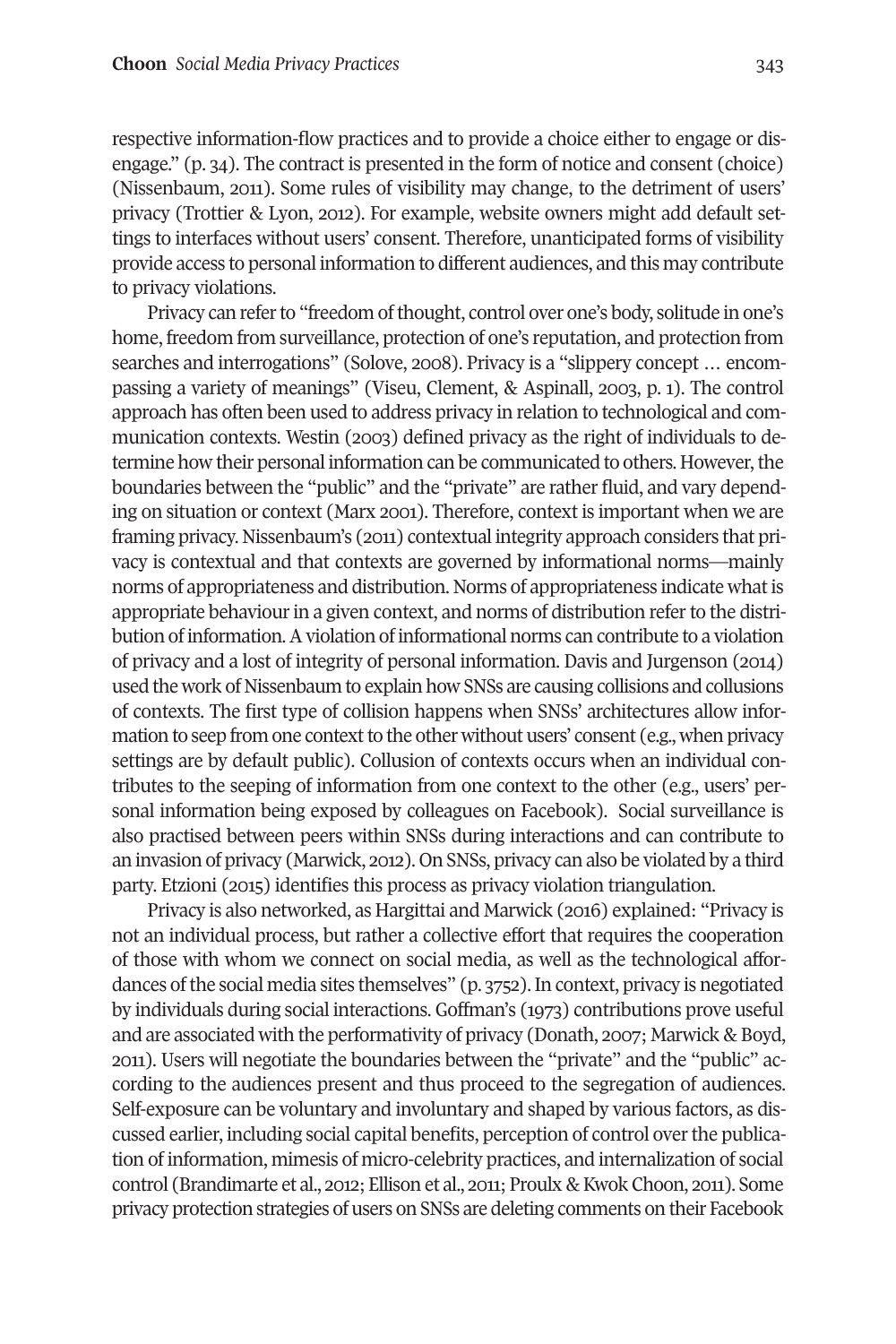profile and contacts from the friends list, using social steganography (which is the art of concealing information to a specific audience), practising self-censorship on Twitter, restricting Facebook profiles, and sending private messages on Facebook chat (Boyd, 2010; Marwick & Boyd, 2011; Raynes-Goldie, 2010). Privacy negotiation is also a dialectical process. Individuals will try to have control over information they are sharing and information that comes from others to achieve an optimal level of privacy. They also want to match the achieved privacy with the desired one (Altman, 1975; Tufekci, 2008).

# **Methods**

From January 2013 to October 2015, this author cond[uc](#page-16-1)ted a virtual ethnographic research study of Québec young adults' privacy practices. <sup>2</sup> Most young adults in Québec who use SNSs are students (Cefrio, 2012, 2014). After obtaining the certificate of ethical acceptability of research on human subjects from my institution, I sent out a call for participation to students enrolled in a bachelor's degree program at a university in Montréal by email, a mean of communication frequently used by students to check updates on their study programs. Recruitment criteria were based on age (18- to 34-years old) and use of Facebook and Twitter. Upon obtaining users' consent, I became Facebook friends with study participants and started following informants' Twitter accounts. To grasp the online culture (practices, norms, and values), I approached the Internet as a space where culture is formed and reformed and is embedded in everyday life (Hine, 2008). Therefore, online and offline research methods, such as participant observation, and qualitative open-ended and semi-structured interviews were employed.I observed the online culture and participated in u[se](#page-16-2)rs' activities in orderto get a sense of what they are doing and sharing in this context.<sup>3</sup>

Qualitative interviews proved to be an efficient way to understand online practices from the point of views of young adults (Spradley, 1979). Open-ended and semi-structured interviews of 90 minutes were conducted in an offline context with a total of 20 young adults. The goal was notto have a representative sample of social media users but rather to understand the privacy practices of this small group of users and infer privacy patterns. The data saturation criterion was also taken into consideration. The open-ended one-on-one interviews consisted of an open discussion in front ofthe computer, with the question: Can you show me what you do on Facebook and Twitter? The participant and researcher together explored profile pages to grasp uses of both SNSs. Further, the motivations for self-exposure and privacy protection strategies were discussed. The terms of service (TOS) and privacy policy pages of both SNSs were also visited. Informants explained the privacy choices they had made for each SNS.

Data collected during the first interview was used to construct the grid for the semi-structured interview. To understand informants' relationship to privacy, what users think of privacy policies, TOS, advertising and applications, the circulation of information on SNSs, control over personal information, reputation of SNSs in terms of privacy protection, friendship on SNSs, and the difference between online and offline privacy were further explored. The aim was to encourage users to reflect on privacy related to SNSs. Rather than bringing up the relationship between surveillance and privacy during discussions, informants gave their own impressions on surveillance. The 40 interviews were audio-recorded and transcribed on separate sheets. Interview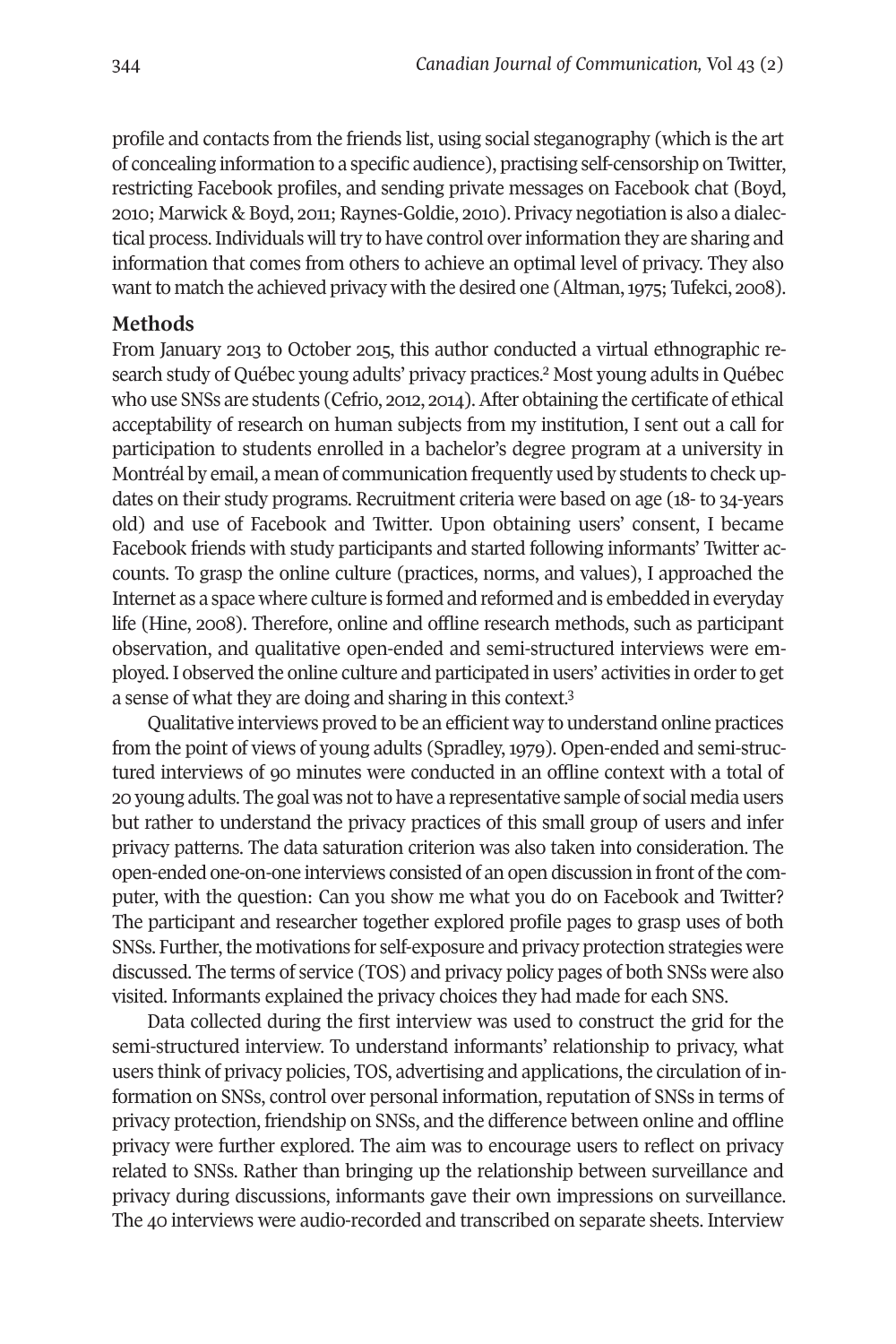questions were grouped by topic. Users' answers for each question were thoroughly read, and quotations relevant to the two research questions were highlighted and compared with interview data. Both concepts and main themes were identified. Informal conversations with research participants were conducted via Facebook Chat to elucidate the meaning of interview data and observed phenomena. To protect users' anonymity, pseudonyms are used throughout the text. Users' identity on Facebook posts were blurred using PDF tools.

# **Results**

The following three sections provide the main findings ofthis research on the following themes: self-exposure and the desire forrecognition; privacy protection strategies; and the privacy paradox.

# **Self-exposure and the desire for recognition**

Self-exposure in the context of Facebook and Twitter uses is related to visibility as recognition. Participants had joined Facebook in 2007 and had restricted their profiles to friends only. Their social network was composed of close friends, family members,

and acquaintances (see Table 1). During social interactions, young adults in this study exposed several types of personal information on Facebook, such as selfies, photos showing users' participation in social activities, geolocation information, inside jokes, and online articles, as well as identification information, such as a profile picture, their actual name, university, employer, and city of residence or birth. In addition, within Facebook groups, they disclosed information related to academic group work. Users employed the following promotional strategies: 1) adding filters to selfies on Instagram before publishing them on Facebook and identifying peers and specific locations as a way to showcase their social life; 2) sharing articles and giving importance to societal issues; 3) sharing inside jokes in order to maintain strong ties. Users projected advantageous physical attributes, expressed positive emotions, and showed critical thinking skills on Facebook.

# **Table 1: Participants' social media statistics**

| Participants | Number of<br>followees<br>onTwitter | Number of<br>followers<br>onTwitter | Number of<br>Facebook<br><b>Friends</b> |
|--------------|-------------------------------------|-------------------------------------|-----------------------------------------|
| Corinne      | 121                                 | 28                                  | 338                                     |
| Elissa       | 212                                 | 28                                  | 350                                     |
| Giliane      | 139                                 | 41                                  | 116                                     |
| Illona       | 816                                 | 1616                                | 580                                     |
| Joey         | 14                                  | 27                                  | 600                                     |
| Karine       | 11                                  | 9                                   | 445                                     |
| Lana         | 135                                 | 30                                  | 328                                     |
| Léa          | 120                                 | 59                                  | 588                                     |
| Liloo        | 16                                  | 3                                   | 476                                     |
| Lily         | 270                                 | 33                                  | 550                                     |
| Lovna        | 223                                 | 98                                  | 545                                     |
| Ludovic      | 190                                 | 29                                  | 438                                     |
| Maurice      | 80                                  | 8                                   | 566                                     |
| Mira         | 644                                 | 70                                  | 448                                     |
| Molly        | 226                                 | 41                                  | 326                                     |
| Noemie       | 339                                 | 53                                  | 431                                     |
| Romeo        | 94                                  | 27                                  | 122                                     |
| Sebastian    | 600                                 | 150                                 | 330                                     |
| Romeo        | 94                                  | 27                                  | 122                                     |
| Tara         | 502                                 | 28                                  | 56                                      |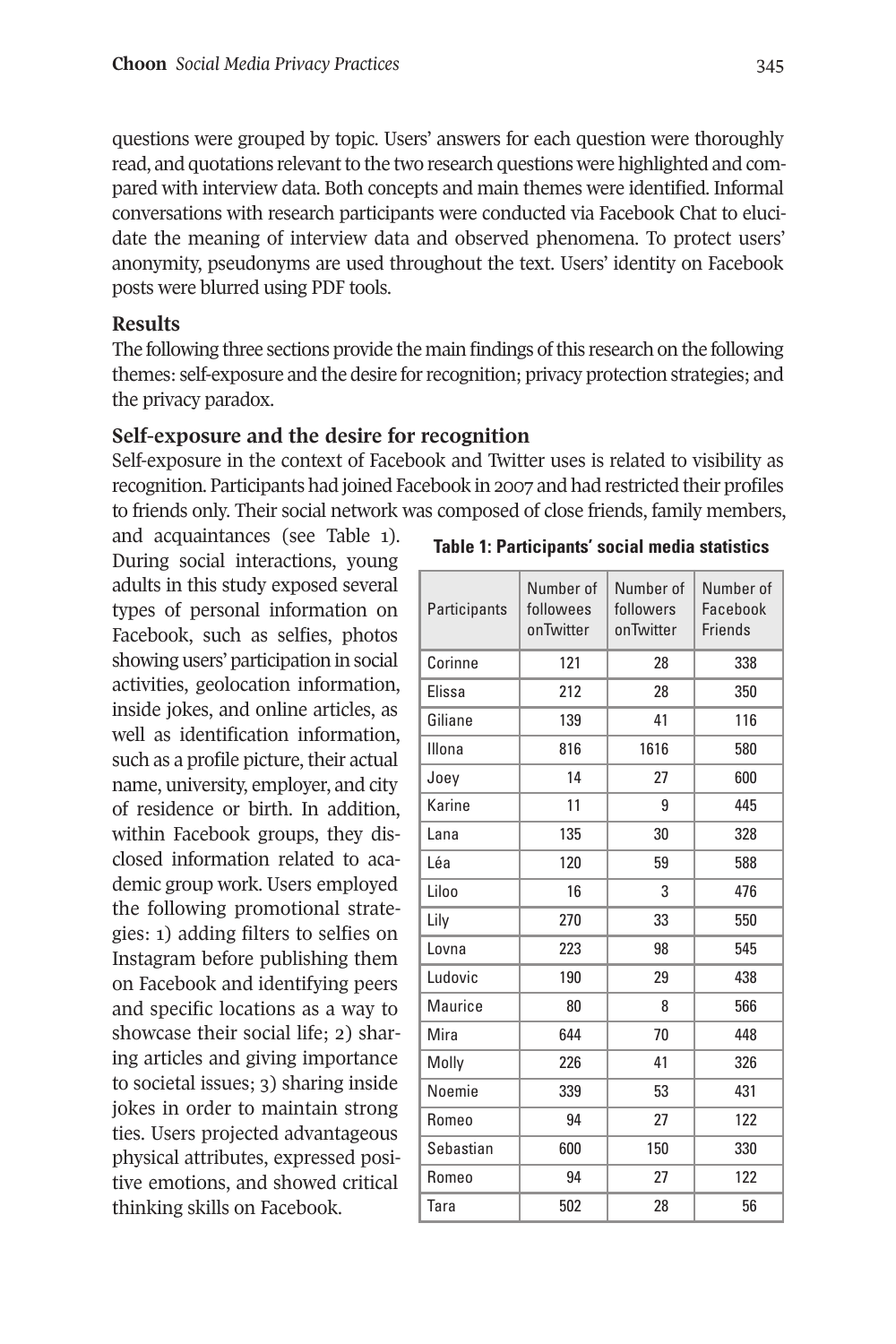Recognition is obtained during interactions and is mediated by the architecture of visibility. For example, Sheila shared a photo on Tara's birthday on her profile (see Figure 1). She tagged four friends and therefore made visible their identities and location. Reciprocity is reflected in the mutual appreciation of comments and users' physical appearance and the systematic use of smileys. The number of "likes" and comments represents a form of recognition from online communities. Personal recognition is obtained during social interactions between friends and acquaintances (Brighenti, 2010). It allows users to get emotional benefits and maintain strong and weak ties. Further, informants activate the geolocation feature to showcase their social life and to obtain "likes." Illona explained:

I just geotag when it's something fun: a show, for example. I went to New York, I tagged it. You want to show people something about your life. When you go to Cancun. You want everybody to know that you're in Cancun, so the world knows you have a social life! (Personal interview, July 4, 2013)

In comparison, users have a public account on Twitter. Most users joined the social network in 2012 to follow the trend. Their followers, tweets, retweets, and conversations revolve around personal interests and tastes, such as pop culture, politics, Québec culture, international news, entertainment, culinary specialties, sport, and everyday situ-



1-19 Oct 2015 Ça été long avant la sortie du deuxième album de @LessoeursBoulay, mais ça vaut la peine. Doux Jésus que c'est bon! **S** Translate from French  $\Phi_{\rm{B}}$ 17  $\Psi$  2

*Note:* Translated from French: "It was long before the release of the second album of @LessoeursBoulay, but it was worth the wait Sweet Jesus, it's good!"



*Note:* Translated from French: "Very beautiful show of SUUNS. Thank you."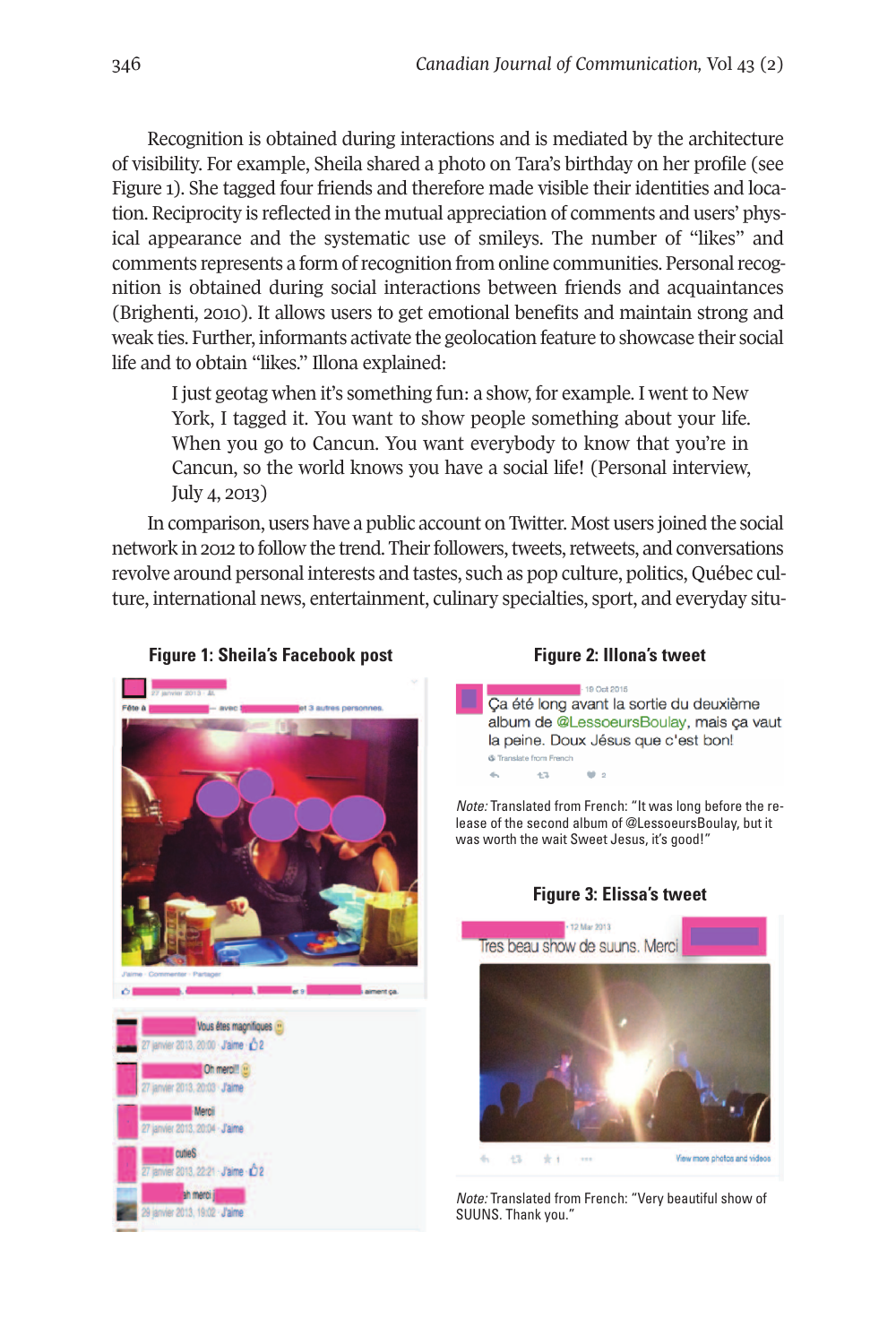#### **Figure 4: Sebastien's tweet**

16 août 2013 Pu de sucre dans l'sucrier, i'ai dû mettre de l'aspartame dans mon café. Comment les gens font pour boire ça?!! # 代 6. ÷

*Note:* Translated from French: "No sugar in the sugar jar, I have to put asparthame in my coffee. How can people drink that?!! #negativeemotion." ations. Informants engage in microcelebrity practices (see Marwick & Boyd, 2011, for a definition of tweet, retweet, followers, and followees). Self-branding is achieved by initiating conversations, tweeting and retweeting during specific events, and sharing daily situations and emotions on Twitter (see Figures 2, 3, and 4). The aim is to be visible in the Twitter sphere, attract

attention, and obtain recognition from celebrities and strangers.

According to Marwick and Boyd (2011), "the ability to attract and retain attention are marks of one's status" (p. 127) in the Twittersphere. Visibility as recognition on Twitter occurs between strangers during the routine categorization of individuals (Brighenti, 2010). The fact that their tweets are retweeted or favourited, and the feedback that they generate as well as an increase in followers represent the recognition users obtain from strangers. For example, Mira shared her positive and negative emotions and celebrity tweets:

I retweet about Place des Arts events, I find it cool. I advertise a little bit. People will see that Place des Arts is following me on Twitter. It's a form of prestige. It's fun when they reply to you. I feel a little bit important. Even Danny Turcotte, he jokes a lot, sometimes I will share crosswords on Twitter, and he will retweet me. (Personal interview, July 3, 2013)

On Twitter, users judge each other according to their interests, tastes, and tweet topics. They do not know each other and are not judged on their singularities. Visibility as recognition allows users to maintain "virtual" ties.

# **Privacy protection strategies**

*From social steganography to a restricted profile*

The desire to expose oneself is linked to the need to protect one's privacy (Altman, 1975). Users of social network sites mobilize strategies to protect privacy during social interactions and to conceal information from a specific audience. Strategies on Facebook for social steganography include deleting contacts from their friends' lists and sharing private information through Facebook Chat. Informants said:

"I am giving up Pippa, you are the devil!" [she reads]. This is an inside joke. Pippa my friend, is encouraging me to post information on Facebook as I told her that I am leaving the site for a while. (Noemie, personal communication, February 2, 2014)

I am doing a little bit of "cleaning up." I am deleting friends from my list. I no longer know them, therefore I am not interested in what they are doing. I don't want them to see what I am doing either. (Corinne, personal interview, March 21, 2013)

My friend is depressed and she expresses her negative emotions all the time on Facebook. People do not like it, to have people sad all the time.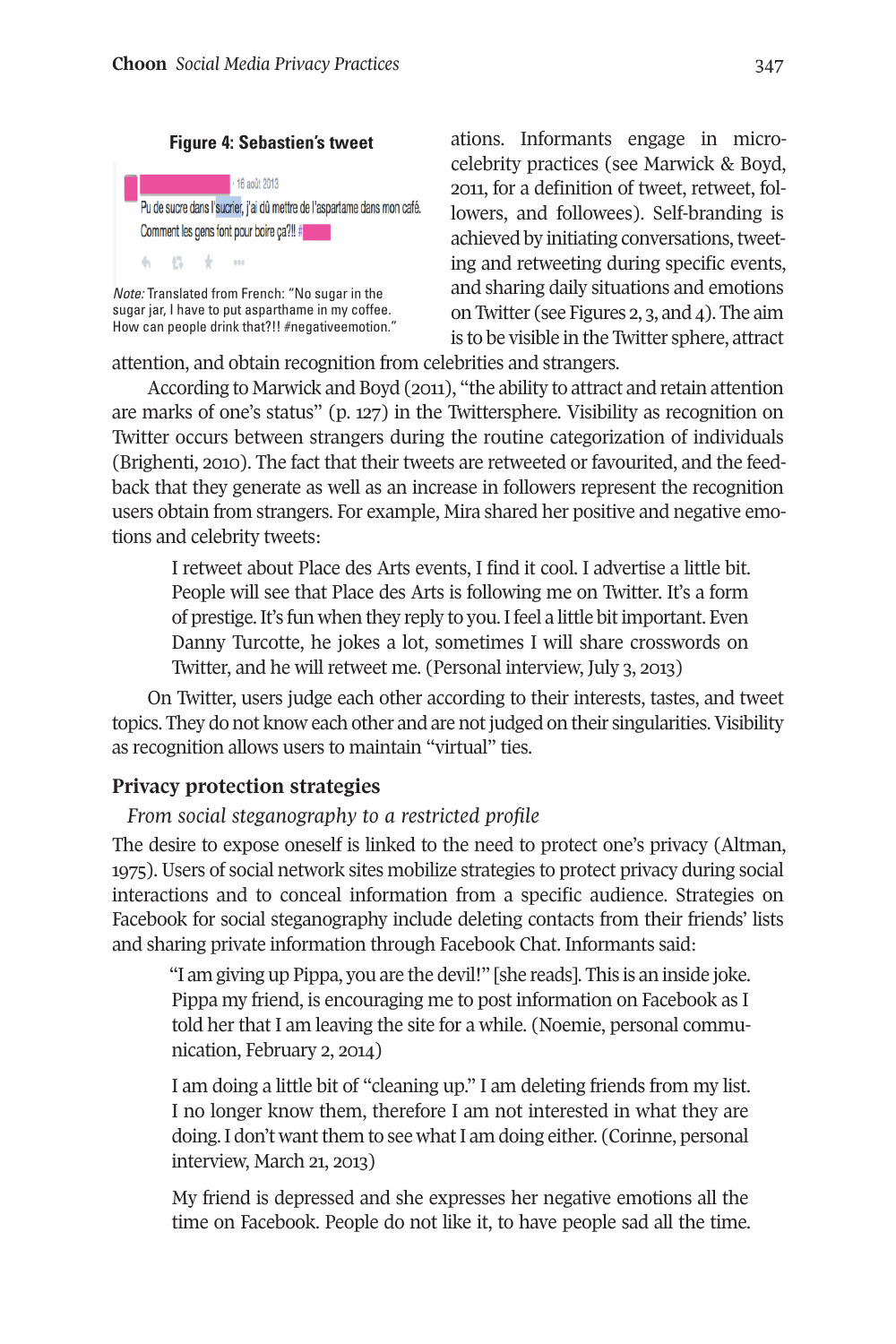As I do not want to disturb my Facebook friends, I will not do that. I will try to make my Facebook page more joyful. There is a boundary that I built. I will rather call someone or express myself on the Facebook Chat. (Elissa, personal interview, June 17, 2013)

Another strategy to protect privacy is self-censorship. Informants do not disclose "trash" and nude photos on Facebook. If they are "identified" on this type of photo, they will remove these "identifications" by making use of the appropriate settings. They also do not activate the geolocation feature when they are at home, at their friends' place, and at the doctor's office. From their point of view, employers are watching over Facebook profiles. Ludovic said:

I post pictures of me partying, but I am not throwing up on the floor and I am not showing my belly on the roof. I am having fun. It takes a crazy employer to stalk me on Facebook and see how I am partying. It is a certain fear. I say to myself that an employer can have different political views than I have and may not want me on his team. (Personal interview, July 6, 2013)

For Goffman (1973) self-censorship is a strategy that an individual will employ to hide some facts to an audience: "[A]lthough in certain representations, and even in certain particular roles, when the actor is in a position to have nothing to hide, there is usually something that he cannot openly address in all his activities" (p. 66). Selfcensorship is the only privacy strategy on Twitter. From users' perspective, audiences on Twitter will not be interested in photos taken at social events. In addition, the geolocation feature is not activated on Twitter.Users fear being stalked by strangers.Illona explained why she did not activate the geolocation feature on Twitter:

That's not interesting. There are more people I do not know and it's a little creepy. Let's say I am at home, and someone knows where I live, and I do not know him. If I have never seen him in my life. On Facebook, I had at least an interaction with them. On Twitter, people everywhere follow me. (Personal interview, July 4, 2013)

This strategy of self-censorship is employed when users think that they lack control over personal information (Hargittai & Marwick, 2016).

# **Facebook profiles restricted to friends only**

Another strategy is having a Facebook account restricted to friends only. The participants in this study did not read the privacy policy section of the SNS, since Facebook incorporated some changes with the implementation of the Timeline. They did not see notices of changes in context. During the interview, young adults found the discourses that explained privacy policies incomprehensible. Users were concerned because personal information that they thought was restricted to Facebook friends was by default accessible to a greater audience. Profiles were listed by external search engines by default, profile photos were visible to everyone, and applications had access to personal information without their consent. Young adults experienced collisions of context (Davis & Jurgenson, 2014). During the interview, users all activated the adequate settings. From their point of view, website owners have something to hide and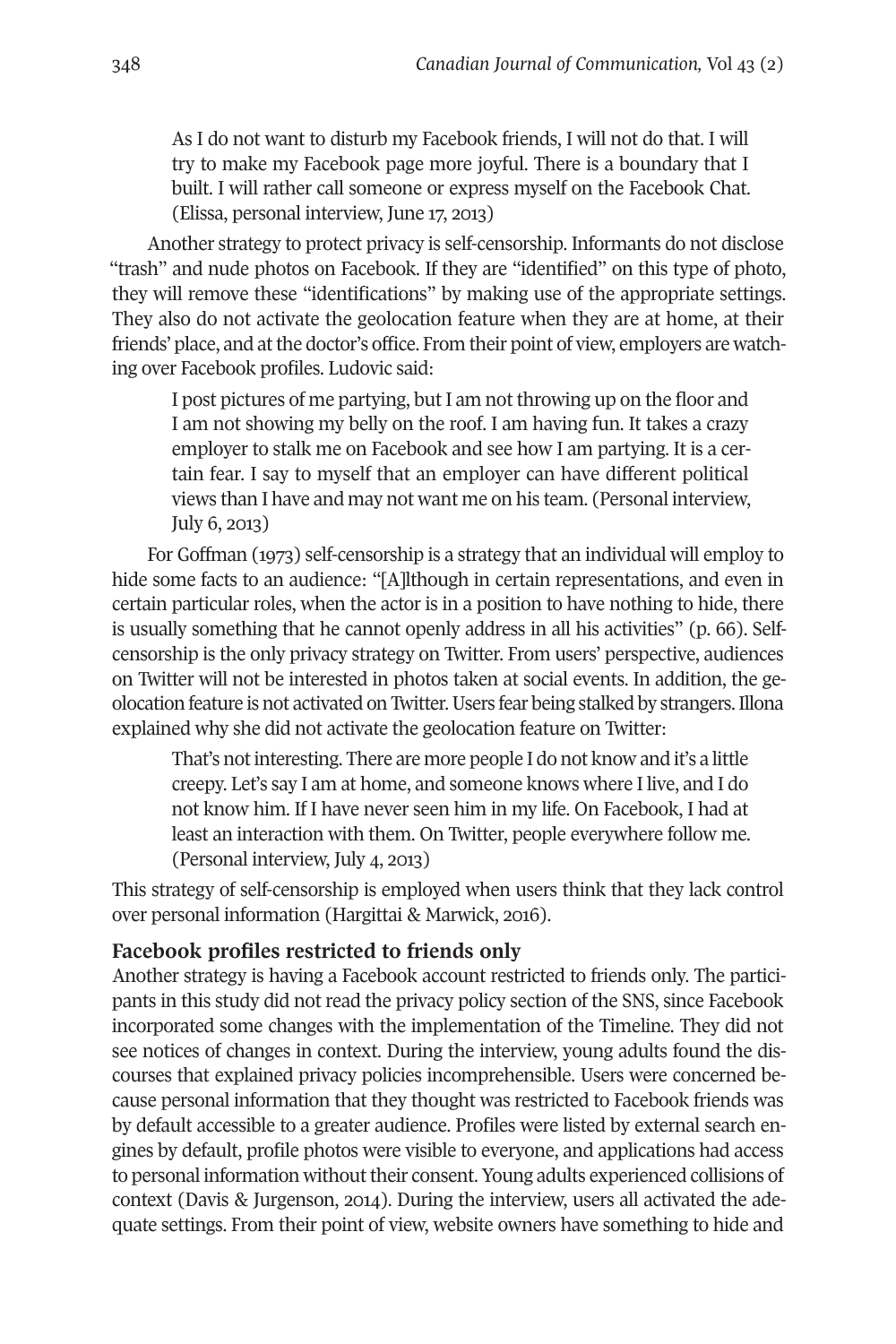are concealing to users the extent to which personal information is subjected to an invisible audience. Informants explained:

I know that at one point they changed their options, but it was written in the little corner in a small window. Of course, most people will move on. You're not going to read—you look at it one by one, it's long. Then how it's done. It's like thirty lines for not much. You could have a window written: "Do I want to make all my information public or private?" That's it! Sure they want to make it more complicated than it should be there. (Sebastian, personal interview, March 18, 2013)

Two hundred and ninety-three applications, I do not know why they are there. No, I do not know them [she reads the application settings]. Sometimes I think Facebook makes it by default, if you do not see, it puts it automatically like that. (Lily, personal interview, March 5, 2013)

In addition, participants had heard in the media, in the classroom, and from their friends that Facebook was endangering privacy. Giliane said:

In terms of privacy, it's zero. You can just hope that what you put on your Facebook, it will not come back to you. Its reputation is not very good in relation to privacy. It is public as everything can seep out. I keep it in mind. It's not like your house, it's really something that's open to everyone. If someone wants to "break into" your account, the information can come out. (Personal interview, July 8, 2013)

Informants think that it is easier to negotiate privacy within offline contexts than online. Boundaries are porous online and information can seep from one context to the other.Users perceived that Facebook architecture mediates social surveillance practices, and this can contribute to a loss of control over privacy (Marwick, 2012).

# **The privacy paradox**

These results suggest that privacy on SNSs is important for the protection of reputation and is a way of protecting oneself against social surveillance. On Facebook, users expect to have control over personal information, though they are aware of some privacy risks. Privacy violations on Facebook can contribute to a loss of reputation that could be detrimental to their career. In comparison, publicity is more important than privacy on Twitter. Privacy is to a certain extent valued but is not a priority. The privacy paradox is shaped by a limited knowledge of institutional surveillance practices, the low visibility of institutional surveillance practices in context, the perception of control over the publication of information in context, and thin social trust in Facebook friends.

# **A limited knowledge of institutional surveillance practices**

The knowledge of users in this study on institutional surveillance practices and social surveillance was limited and vague. The idea that "somebody somewhere can have access to their personal information" was omnipresent. Noemie explained:

From the moment that you post something on Facebook or Twitter, it does not belong to you. Someone, somewhere will have access to it. You have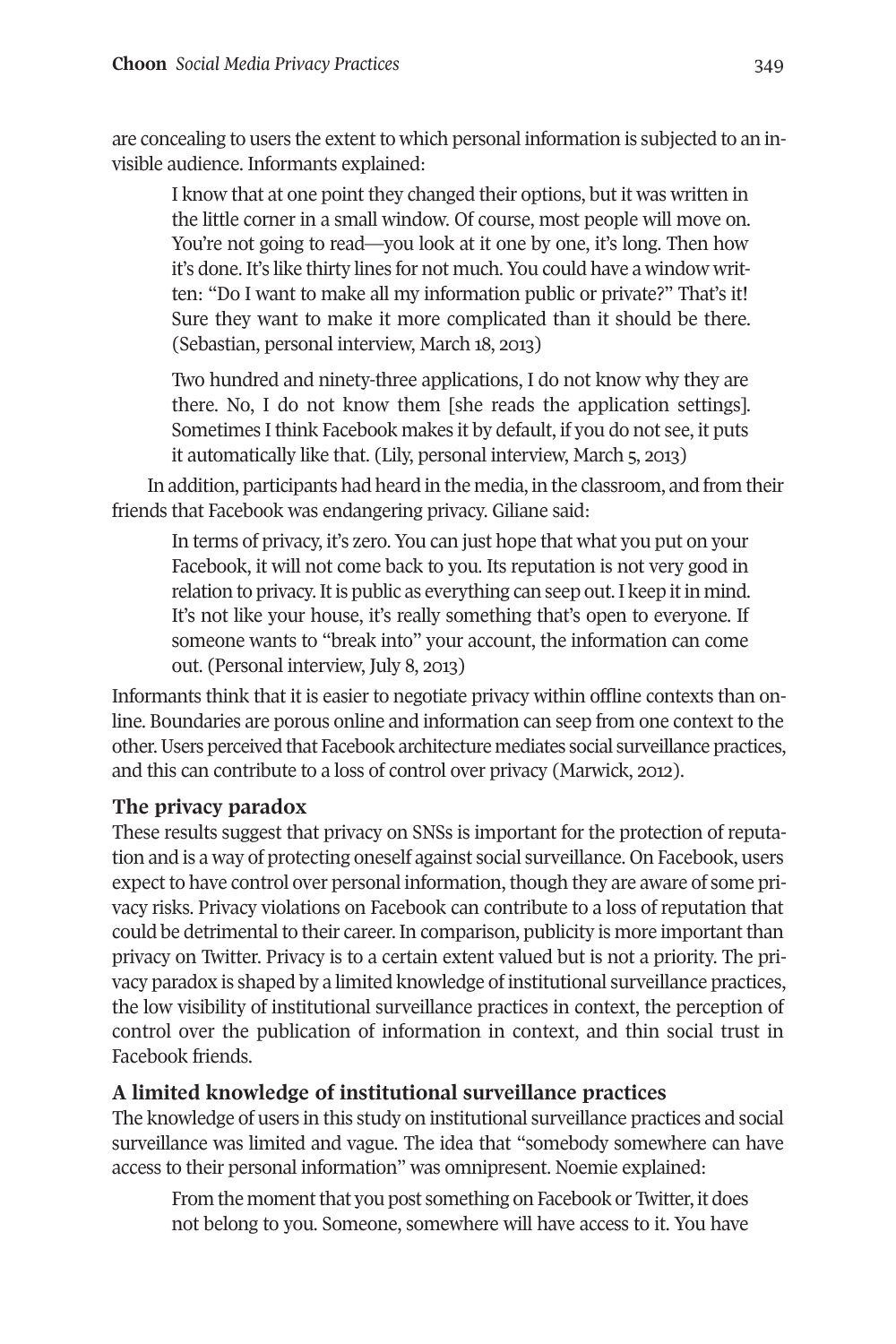to be cautious. Doing screen shots of pictures, sharing it in another context, or modifying it is easy. (Personal interview, June 12, 2013)

The collection of personal information for SNS advertising systems and the collection of personal information by third parties are not considered as a privacy threat but as an exploitation of personal information. Some participants somewhat naively thought that they had opted out of the Facebook advertising system with AdBlock. The software is used as a spam blocker. As Ludovic remarked:

What's strange is that Facebook is free but you have the ads. But then Iremoved the advertisements. You know AdBlock on Google Chrome, I put AdBlock and I no longer see the ads. Facebook is free with no ads [laughs]. We circumvent the system and they will realize that everyone has AdBlock. (Personal interview, March 6, 2013)

Maurice is the only one who mentioned that federal agencies are monitoring social media. Young adults were not aware that their Twitter profiles are listed by search engines external to the site and that they gave their consent to Twitter to collect their personal information on third-party sites. This information circulated on the Twitter user feed, but informants did not see it. They also had never read the privacy policy section on Twitter. To the question "Who can see your personal information on Twitter?" Users said:

Everyone. My followers and those who are in the groups with the hashtags … (Ludovic, personal interview, March 6, 2013)

My followers, and the people who come to see my page, if there are … (Elissa, personal interview, March 5, 2013)

It should also be noted that at the time of this study, users were familiarizing themselves with Twitter and did not understand the flow of information on the SNS. The more knowledge users have about surveillance practices, the more they will develop a critical attitude toward privacy. Marx (2006) explained the relationship between knowledge, our ability to understand, and our ability to undertake reflective actions as follows:

Even when we have one or two pieces of information, this may be revealing when there is general cultural knowledge. Here, visibility does notrefer to what we see concretely, but what we know (or we discover) as participants in a culture. The success of Sherlock Holmes, for example, rests in part on his ability to deduce relevant facts from his vast knowledge of culture and society. He frequently used his general knowledge to understand and locate a culprit. (p. 103)

Users' limited knowledge of institutional surveillance practices in the context of SNSs explains why users in this study were still engaging in self-exposure. Informants did not expect to have control over the use of their personal information by institutions and third parties, and they did not mention the threats related to privacy violation by triangulation.

# **Low visibility of institutional surveillance practices in context**

The low visibility of institutional surveillance practices in context, such as low-profile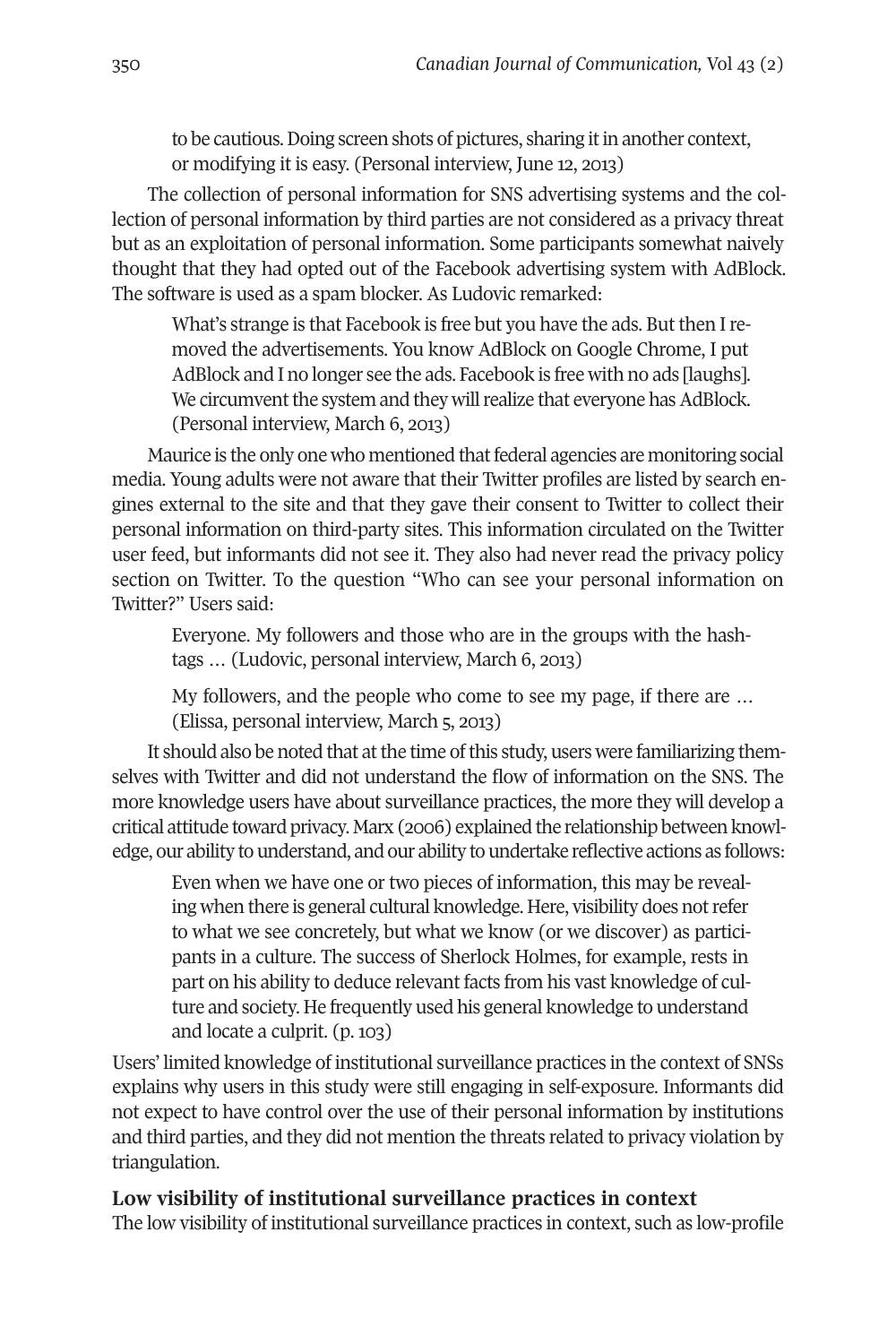notices of architectural changes, shapes this paradoxical relationship to privacy. Social control is exercised on SNSs (Proulx & Kwok Choon, 2011). For website owners, the aggregation and use of data for commercial purposes is more important than users' privacy, and this could explain the opacity that surrounds notice and consent in the context of use (Nissenbaum, 2011). The lack of clarity surrounding privacy policies marginalizes the reflexivity of individuals to a certain extent in relation to privacy, as they may be unaware of architectural changes. This, in turn, can lead to involuntary exposure of personal information. Ball (2009) explains the relationship between selfexposure, surveillance, and visibility mechanisms in those terms:

Technical seeing now means that invisible realities, and that which is deliberately hidden or secret can become available to view without our knowledge. Windows on the world become windows on the individual, and the individual is not guaranteed to realize they are on display. (p. 644)

While surveillance practices appear less visible and distant, their impact on privacy seems abstract. For Viseu, Clement, and Aspinall (2003), the endangerment of privacy has an abstract and distant character on a daily basis. Privacy becomes valuable when there is an invasion. For example, users in this study changed their privacy settings to make Facebook profiles more "private" when they experienced collisions of context. Once this action was taken, they felt that they had more control over the publication of information.

# **The perception of control over the publication of information in context**

Young adults in this study expressed different perceptions of privacy in relation to Facebook at three distinct moments. Before exploring the privacy policies section on Facebook, users were confident about the state of protection of their profiles. The moment they realized their personal information was exposed by default to an extended audience, they were concerned and activated the adequate settings. During the second interview, they highlighted several risks related to social surveillance and said that nothing was "totally private" on the internet. They were still worried about their privacy, because the idea that personal information was visible to strangers was always present. However, users confirmed that they trusted Facebook privacy settings. Informants thought they had control over the publication of information in context. The more individuals perceive that they have control overthe information published in context, the more they are likely to continue to expose themselves (Brandimarte et al., 2012).

In comparison to Facebook, young adults in this study thought that Twitter had a better reputation in terms of privacy. Users explained:

People do not really talk about privacy on Twitter. The "discourses" are more about Facebook than Twitter. (Giliane, personal interview, July 8, 2013)

I did not hear anything about it. But, really, I think it's more protected than Facebook because your tweet, you can block it, and you can even erase it. Maybe Facebook already has a well-established bad reputation that it's not protected. (Illona, personal interview, July 4, 2013)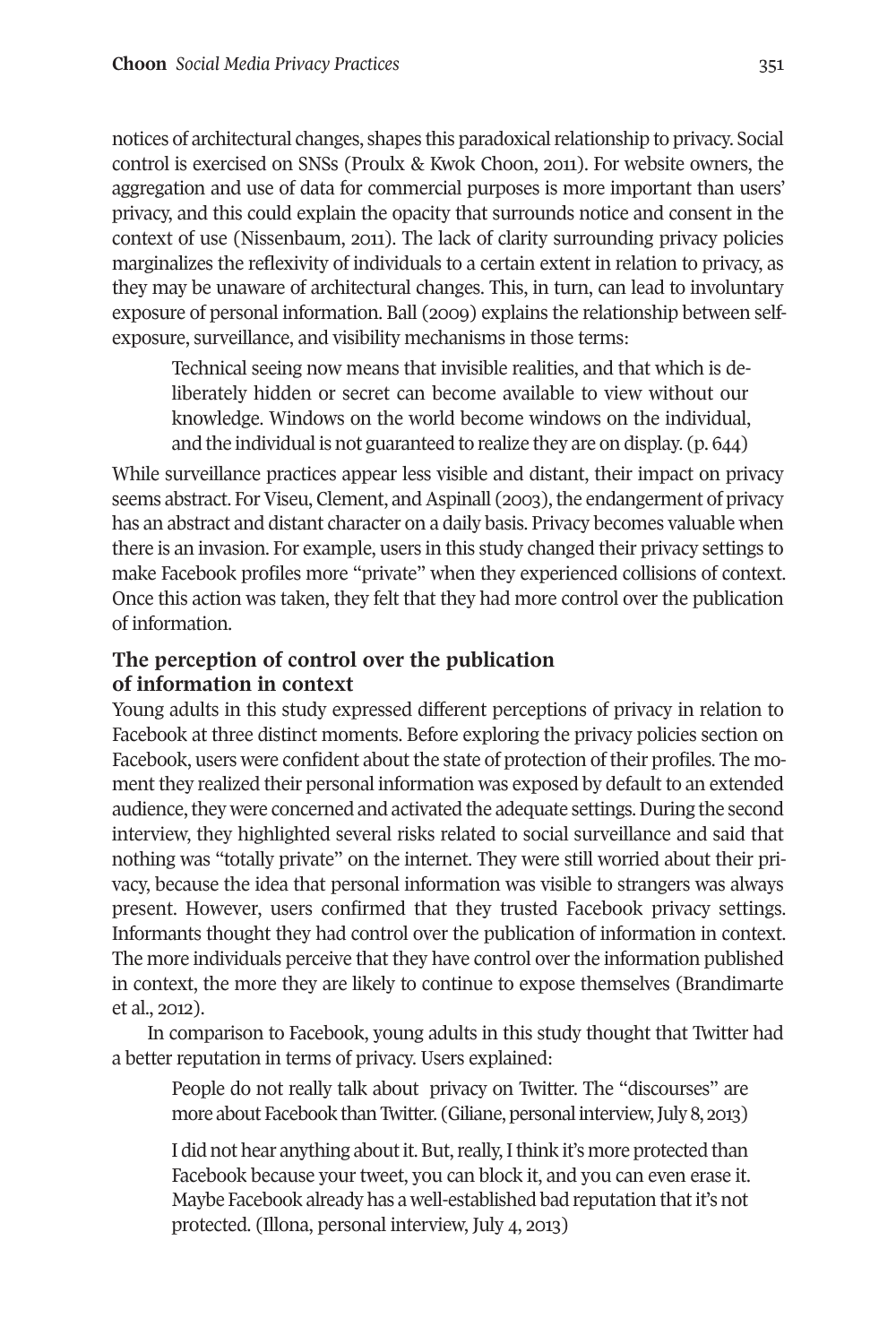Users perceived that a desired level of privacy had been achieved on both sites. From the perspective of informants, the networked nature of privacy on SNSs is in their propensity to introduce all sorts of invisible audiences (Boyd, 2008; Hargittai & Marwick, 2016).

# **Thin social trust in Facebook friends**

Another factor that shapes the privacy paradox is the trust young adults place in their Facebook friends. The more people trust, the more inclined they are to disclose information. Social trust is an important component of SNS interactions. For Putnam (2000), social trust is defined as trust placed in individuals and not in institutions. In his analysis of Americans' sociability during the twentieth century, he was interested in two forms of trust: thick trust and thin trust. The first is the one we place in our personal circles, usually composed of close friends, relatives, and family. The second concerns other acquaintances. He noted a decline in trustin the 1960s that was shaped by individuals' perceptions of strangers, built through their social experiences and shaped by psychological traits (paranoia, cynicism, etc.). However, for a more recent period, Putnam (2000) found that thin trust has begun to develop with the internet and the emergence of small groups whose activities include, for example, reading or fighting alcoholism (AlcoholicsAnonymous).Individuals are grouped around interests or common values without really knowing each other. Most informants claimed that they trust their social networks. For example, Noemie compared her Facebook profile with a closet:

Facebook, when I post something, I feel more like I'm with my circle away in, for example, a closet, and I will say, "I painted my baby's room today." In the closet a person can have a recorder and a camera, but I trust the people in the closet. (Personal interview, June 12, 2013)

It is a form of thin social trust that young adults place in their social networks. As Donath (2007) said, "SNSs can actually increase trustworthiness, by placing people within a context that can enforce social mores" (p. 236). Moreover, Putnam (2000, chap. 8, para. 15) remarked that having or not having trust in individuals is linked to social experiences. Only two informants experienced collusion of contexts on Facebook. Therefore, most young adults in this study believed in the trustworthiness of their contacts.

# **Implications for privacy debates**

#### *The problem with notice and consent (choice)*

Findings from this study show that once users achieve the desired level of privacy, they do not show an interest in privacy policies again. Young adults have to experience a privacy violation in order to pay attention to these policies. Informants trusted SNSs to a certain extent. At the same time, a form of opacity surrounds notice and consent.

Users recognized that privacy policies should be more clear, visible in the context ofuse, and easily accessible.There are existing tensions betweenvisibility as control and visibility as recognition, which show that it is difficult for users to manage privacy on social media. Findings indicate that there is a need for more transparency in privacy policies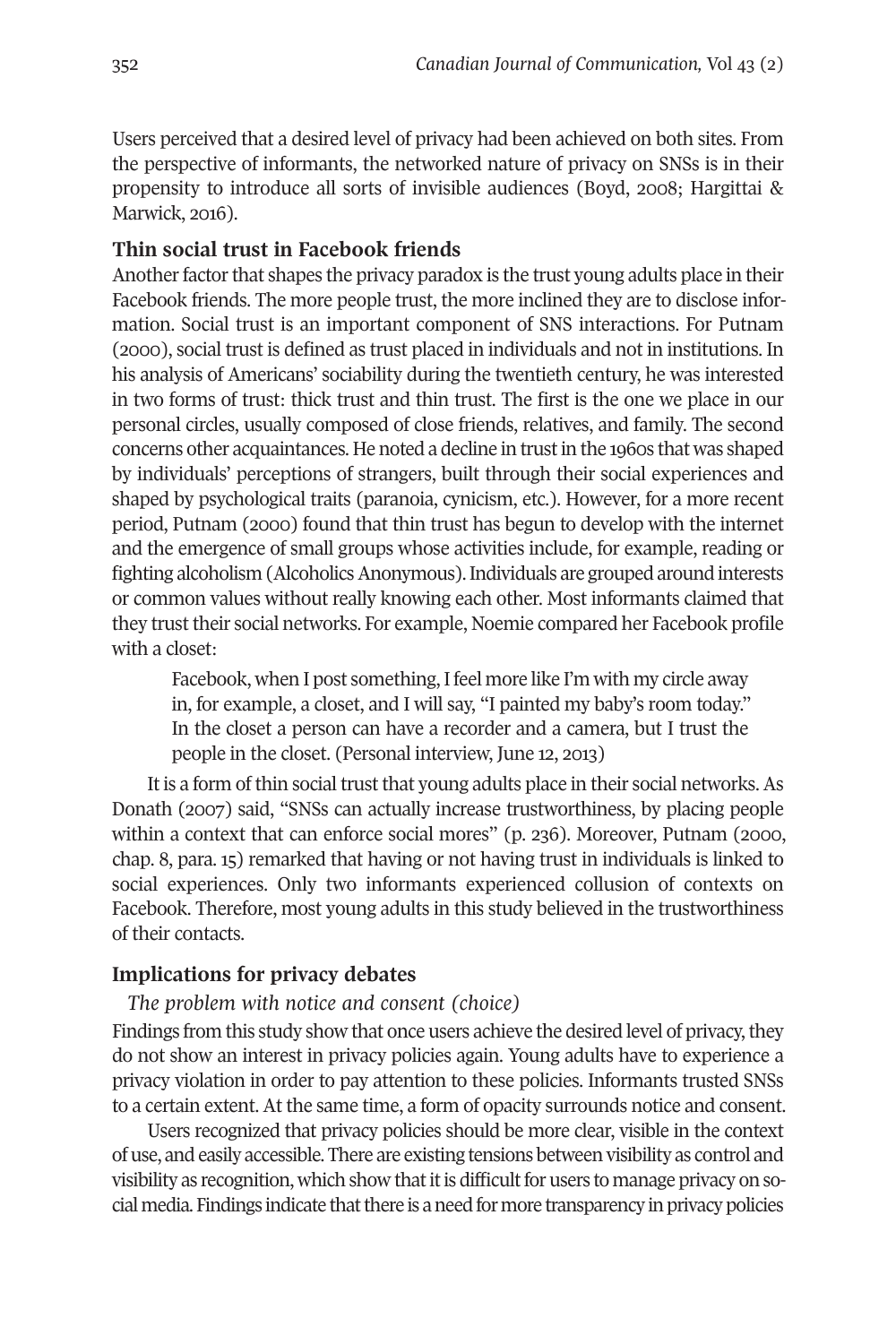and the development of adequate contextual parameters. According to Etzioni (2015), increasing tr[ans](#page-16-3)parency in institutional surveillance processes can be a means of informing the public about issues related to the collection of personal information.<sup>4</sup> Hence, different measures could be adopted to revise notice and privacy policy language:

- 1. Developing visible contextual parameters to inform users of architectural changes. For example, notices of architectural changes could be integrated in the News Feed and Mini Feed on Facebook.
- 2. Reducing the path that users must take to access privacy settings. For example, to opt in and opt out of the use of personal information by advertisers, a user must leave the Facebook site and visit the Digital Alliance Advertising site and read a series of terms of service before being able to opt out. That user must check that third parties are not added to the Facebook advertisers list. On Twitter, the information associated with public accounts and protected tweets is accessible on the privacy policy section page only after a user clicks on the "to know more" and "protect my tweets" tabs.
- 3. Revising the discourses related to privacy policies. They are lengthy and written in legal jargon. There is also a translation problem. Privacy policies have been translated literally from English to French, which shapes their understanding by francophone users.

The promotion of transparency in SNS contexts could foster informed consent, but does not guarantee privacy protection. As Nissenbaum (2011) argued, notice and consent is problematic as new third parties such as advertisers or data mining companies are added to the list of actors that have access to personal information. Young adults in this study were concerned that access to personal information had been granted to several application owners on Facebook. Therefore, website owners should try to adopt the contextual integrity approach (Nissenbaum, 2011). The objective is to understand users' privacy expectations and articulate those expectations with contextbased rules. Such an action could, in the words of Nissembaum (2011), "buttress informed consent" (p. 45). The fact that young adults activated the adequate privacy settings on Facebook after realizing that personal information was accessible to third parties and invisible audiences indicates that they expect personal information to stay in the context of use. Thus, context-specific informational norms being advertised by website owners through privacy policies and TOS need to be clarified, and users should be notified appropriately when changes occur in the flow of information.

# *The need for critical media education*

The privacy paradox shows that users internalize social control while being aware of some risks associated with social surveillance practices. Informants did not seem concerned about the use of personal information by institutions and third parties, because they had a limited knowledge of the risks linked to institutional surveillance practices. The existing relationship between surveillance and privacy was vague for these individuals. So, can a critical media education foster this type of knowledge?

In Québec, media education is integrated into the school curriculum at an early age. Its aim is to "lead students to demonstrate a critical, ethical and aesthetic sense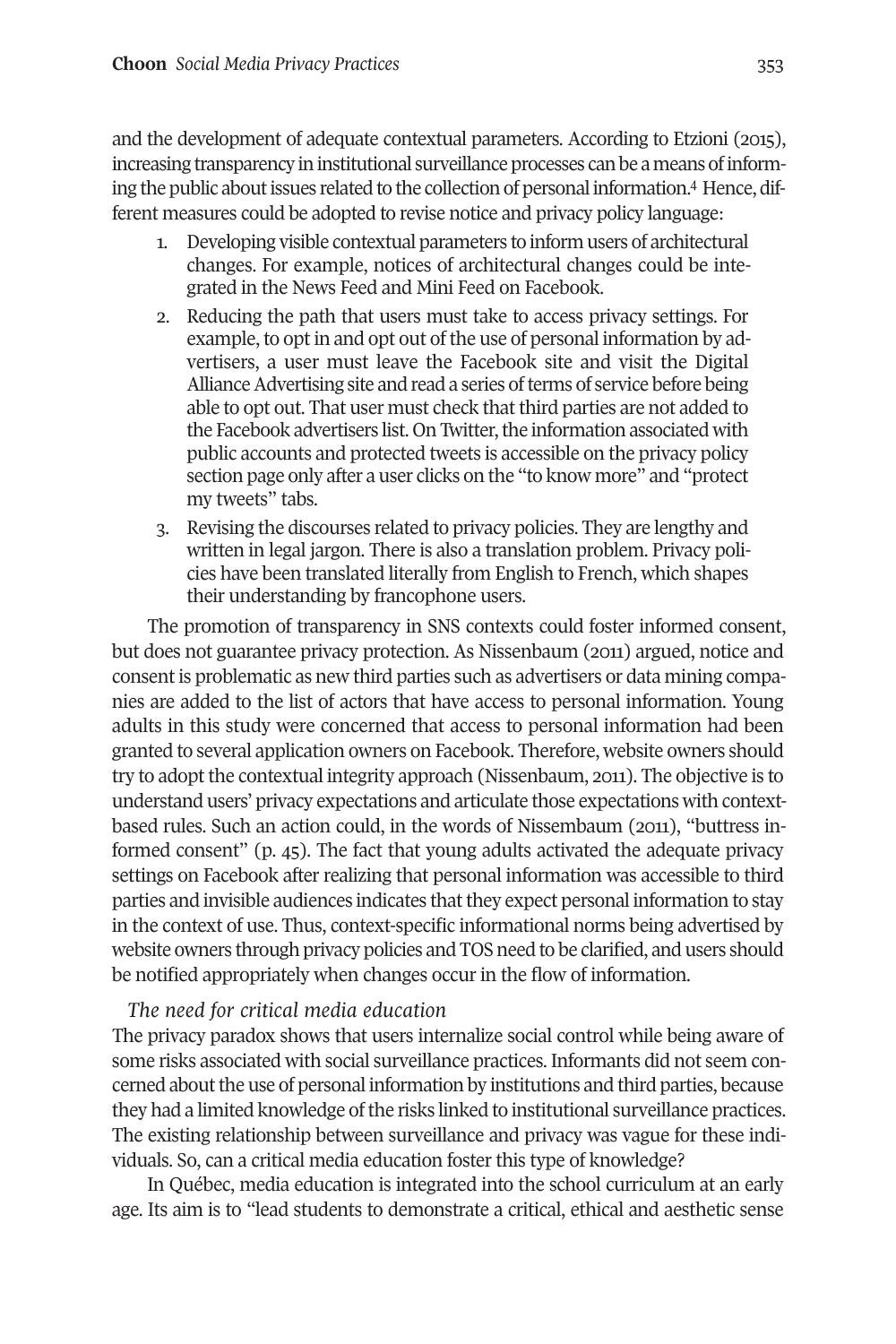towards the media and to produce media documents respecting individual and collective rights of groups" (MEES, 2015). The main objective is to develop a critical sense among high school students by providing them with tools to understand both the benefits and the risks associated with their media uses. There is a focus in the media education curriculum on "privacy and reputation." However, it would be pertinent to develop a teaching module on "knowledge of surveillance practices" and underline the importance of privacy and accountability.

Steeves (2010) recognized the importance for teenagers and children to develop a critical attitude toward privacy. Considering the speed at which the architectures of social network sites are changing, young adults should also receive a critical media education, as what they learned about SNSs when they were teenagers is obsolete. It would also be relevant to teach obfuscation techniques to show students the mechanisms associated with institutional surveillance practices and how to protecttheir personal information. Brunton and Nissenbaum (2015) define obfuscation as "the deliberate addition of ambiguous, confusing or misleading information to interfere with surveillance and data" (p. 1). Knowing these techniques would allow users to maintain a balance between disclosure and concealment of information. For example, the software Facecloak enables Facebook users to make theiridentification information visible to a small circle of friends by encrypting them and saving them on a different server than Facebook. Facecloak is one way to make information ambiguous and protect oneself from institutional and social surveillance. Using these techniques can contribute to a better protection of privacy and a greater autonomy of action. As Marx (2015) has written, "Subjecting surveillance and privacy-hungry technologies to critical analysis and making them more visible and understandable hardly guarantees a just and accountable society, but it is surely a necessary condition for one" (p. 126).

# **Conclusion**

This ethnographic research of social media users' privacy practices shows the complex relationships between surveillance, visibility, and privacy. These results are contextual and are related to this small group of users, who are university students.Users' privacy practices did not change after the interviews. It is necessary to further analyze how different groups of Canadian young adults understand privacy as a concept, for it can be defined in multiple ways. It is also relevant to grasp users' knowledge of privacy laws to understand their level of privacy awareness. The privacy paradox cannot be defined only in terms of users taking risky opportunities, while being aware of some privacy risks. It is shaped by various factors. Young Canadian users seem less aware of the risks associated with the collection and use of personal information by institutions and third parties than American users (Hargittai & Marwick, 2016; Raynes-Goldie, 2010; Young & Quan-Hasse, 2013). In the USA, Facebook gained popularity among the population in 2004 (Boyd, 2008), and Twitter was launched in 2006. In Canada, it was between 2009 and 2012 that a growing number of users joined Facebook and Twitter (Cefrio, 2010, 2014). Informants started familiarizing themselves with SNSs and privacy policies during this period and are still trying to grasp the flow of information on these online spaces. This flow is complicated due to architectural changes, the fact that users are uninformed about institutional surveillance practices, and the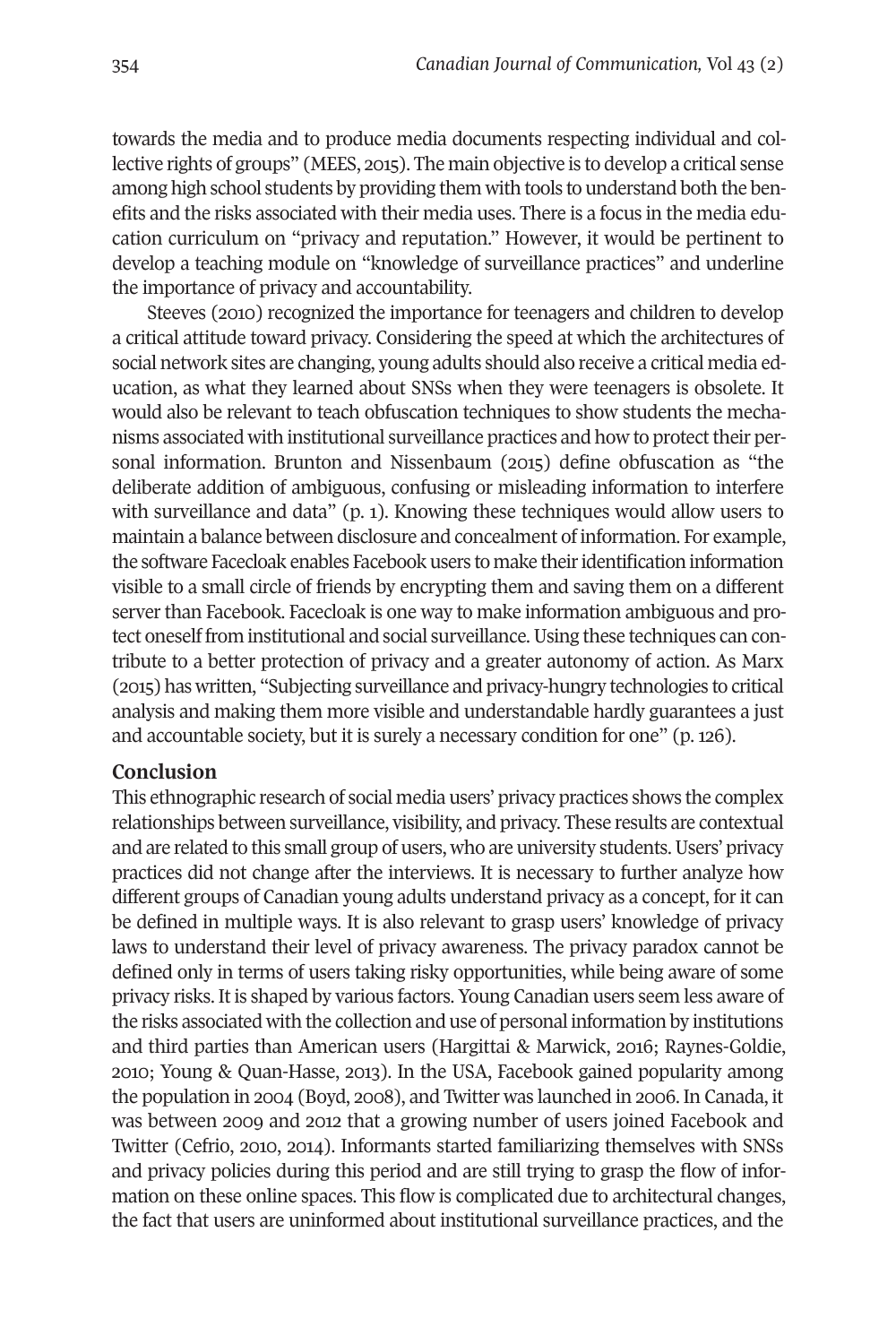opacity surrounding notice and consent undermine privacy protection during social interactions.

Findings show empirical support for the application of the contextual integrity approach on social media. The way that TOS and privacy policies are presented on SNSs and the frequent changes in the flow of information raise several questions on the nature and value of notice and consent and its propensity to provide the adequate tools for privacy protection. Future research needs to explore what social media users consider as adequate notice and informed consent, and how they engage with different privacy policies and TOS across several social media platforms. Further, as Nissenbaum (2011) explained, the privacy in public dilemma cannot be solved only through notice and consent, though it can play an important role in privacy protection. The privacy agenda is not only undermined by commercial purposes, but also by state surveillance. In Canada, the fifth principle of the fair information principles in the Personal Information Protection and Electronic Documents Act (PIPEDA, n.d.) recognizes to a certain extent the notion of context by limiting use, disclosure, and retention of personal information. However, with the adoption of Bill C-51 in Canada, anti-terror legislation, privacy is also in danger. The internet police have the right to intercept private communications on social media to fight cyber-criminality and share users' personal information with federal agencies (Canada, Library of Parliament, 2015). Will social media users have to retreat into self-censorship to protect their privacy? Will they have to choose between freedom of expression and privacy? Collective efforts are required to address the privacy paradox on social media and also the shift in privacy policies and surveillance laws, which have tremendous repercussions on individual privacy in this context.

# **Acknowledgements**

The author is deeply grateful to the Ministry of Education, Recreation and Sports of Québec; the Faculty of Communication and School of medias of Université du Québec à Montréal, for funding her doctoral research. The author is also grateful to her PhD advisor and to study participants for their support throughout this process. The author would like to thank the reviewers for their insightful comments and suggestions on this manuscript.

# <span id="page-16-0"></span>**Notes**

1. Social media sites are a family of applications that enable users to participate in the production and sharing of content through interfaces that are user friendly. Such applications include wikis, virtual social worlds, virtual games, social network sites and blogs (Kaplan & Haenlein, 2010).

<span id="page-16-1"></span>2. This research forms part of the author's doctoral research, carried out from 2009 to 2016. For Hine (2008), virtual ethnography is ethnography on, of, and through the internet.

<span id="page-16-2"></span>3. I commented and "liked" users' Facebook posts. After both interviews, I created a Facebook group to keep users informed about my research and share information on surveillance and privacy issues. I also replied to informants' tweets.

<span id="page-16-3"></span>4. Through the years, the Office of the Privacy Commissioner of Canada has provided privacy recommendations in order that Canadians' rights are respected when they are using SNSs (OPC, 2016).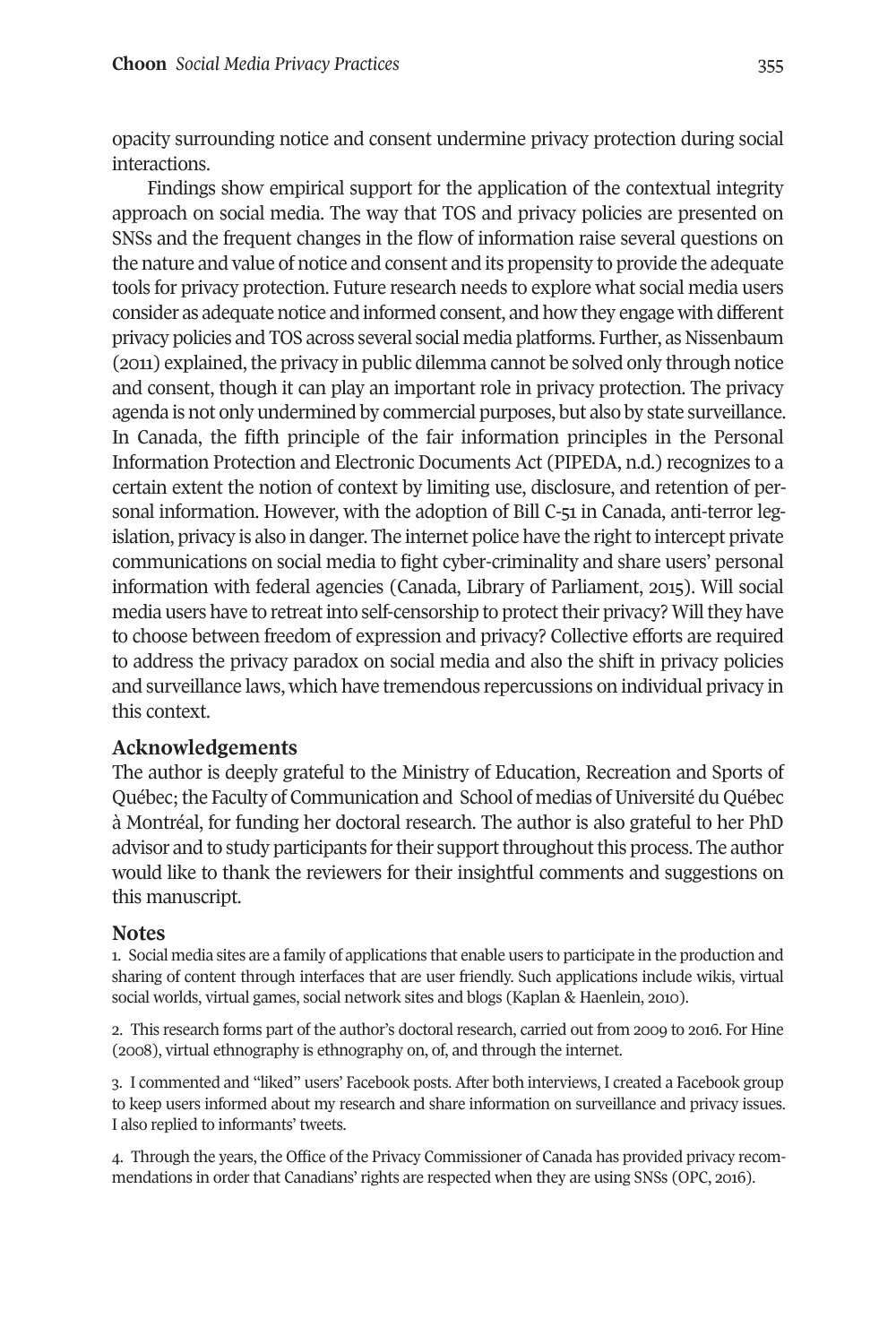#### **References**

- Altman, Irwin. (1975). *The environment and social behavior: Privacy, personal space, territory, and crowding.* Monterey, CA: Brooks/Cole Publishing.
- Ball, Kirstie. (2009). Exposure. *Information, Communication & Society, 12*(5), 639–657.
- Barnes, Susan B. (2006). A privacy paradox: Social networking in the United States. *First Monday, 11*(9).URL: [http://firstmonday.org/htbin/cgiwrap/bin/ojs/index.php/fm/rt/printerFriendly](http://firstmonday.org/htbin/cgiwrap/bin/ojs/index.php/fm/rt/printerFriendly/1394/1312) [/1394/1312](http://firstmonday.org/htbin/cgiwrap/bin/ojs/index.php/fm/rt/printerFriendly/1394/1312) [January 28, 2017].
- Boyd, Danah. (2008). *Taken out of context: American teen sociality in networked publics.* [Unpublished doctoral dissertation]. Berkeley, CA: University of California, Berkeley.
- Boyd, Danah. (2010). *Social steganography: Learning to hide in plain sight*. [Blog post]. URL: [http://www.zephoria.org/thoughts/archives/2010/08/23/social-steganography-learning](http://www.zephoria.org/thoughts/archives/2010/08/23/social-steganography-learning-to-hide-in-plain-sight.html) [-to-hide-in-plain-sight.html](http://www.zephoria.org/thoughts/archives/2010/08/23/social-steganography-learning-to-hide-in-plain-sight.html) [December 4, 2017].
- Boyd, Danah, & Hargittai, Eszter. (2010). Facebook privacy settings: Who cares? *First Monday, 15*(8). URL: <http://firstmonday.org/article/view/3086/2589> [January 28, 2017].
- Brandimarte, Laura, Acquisiti, Alessandro, & Loewenstein, George. (2012). *Misplaced confidences: Privacy and the control paradox.* Paper presented at the ninth annual Workshop on the Economics of Information Security (WEIS), Harvard University, Cambridge, MA.
- Brighenti, Andrea Mubi. (2010). *Visibility in social theory and socialresearch.* New York, NY: Palgrave Macmillan.
- Brunton, Finn, & Nissenbaum, Helen. (2015). *Obfuscation: A user's guide for privacy and protest.* Cambridge, MA: MIT Press.
- Canada. Library of Parliament. (2015). Proj*et de loi C-51. Deuxième session, quarante et unième législature, 62–63 Elizabeth II, 2013–2014–2015.* URL: [http://www.parl.gc.ca/HousePublications](http://www.parl.gc.ca/HousePublications/Publication.aspx?DocId=6932136&Col=1&File=4&Language=F) [/Publication.aspx?DocId=6932136&Col=1&File=4&Language=F](http://www.parl.gc.ca/HousePublications/Publication.aspx?DocId=6932136&Col=1&File=4&Language=F) [December 4, 2017].
- Cefrio. (2010). *L'explosion des médiassociaux au Québec*. *NETendances,1*(1). URL: [https://cefrio.qc.ca](https://cefrio.qc.ca/media/uploader/medias_sociaux.pdf) [/media/uploader/medias\\_sociaux.pdf](https://cefrio.qc.ca/media/uploader/medias_sociaux.pdf) [April 8, 2018].
- Cefrio. (2012). Les médias sociaux ancrés dans les habitudes des Québécois. *NETendances, 3*(1). URL: <https://cefrio.qc.ca/media/uploader/NETendances1-reseauxsociauxLR.pdf> [April 8, 2018].
- Cefrio. (2014). Actualité et nouvelles au Québec : l'ère de la mobilité et de l'information en temps reel.*NETendances, 5.* URL: [https://cefrio.qc.ca/netendances/actualites-nouvelles-mobilite](https://cefrio.qc.ca/netendances/actualites-nouvelles-mobilite-information-temps-reel/web-simpose-principale-source-information/)[information-temps-reel/web-simpose-principale-source-information/](https://cefrio.qc.ca/netendances/actualites-nouvelles-mobilite-information-temps-reel/web-simpose-principale-source-information/) [April 8, 2018].
- Cefrio. (2015). Les médias sociaux : une plus forte présence dans le processus d'achat des Québécois. *NETendances,*  $6(1)$ . URL: [https://cefrio.qc.ca/media/uploader/FasciculeNETendances2015](https://cefrio.qc.ca/media/uploader/FasciculeNETendances2015-MdiasSociaux-Versionfinale.pdf) [-MdiasSociaux-Versionfinale.pdf](https://cefrio.qc.ca/media/uploader/FasciculeNETendances2015-MdiasSociaux-Versionfinale.pdf) [April 8, 2018].
- Cefrio. (2017, July). Médias sociaux et économie de partage en ligne au Québec. *NETendances, 2016.* URL: [http://www.cefrio.qc.ca/netendances/medias-sociaux-et-economie-de-partage-en-ligne](http://www.cefrio.qc.ca/netendances/medias-sociaux-et-economie-de-partage-en-ligne-au-quebec) [-au-quebec](http://www.cefrio.qc.ca/netendances/medias-sociaux-et-economie-de-partage-en-ligne-au-quebec) [December 4, 2017].
- Cubrilovic, Nik. (2009, July 19). The anatomy of the Twitter attack. *TechCrunch.* URL: [https://](https://techcrunch.com/2009/07/19/the-anatomy-of-the-twitter-attack) [techcrunch.com/2009/07/19/the-anatomy-of-the-twitter-attack](https://techcrunch.com/2009/07/19/the-anatomy-of-the-twitter-attack) [January 28, 2017].
- Daily Mail Reporter. (2011). Teacher sacked for posting picture of herself holding glass of wine and mug of beer on Facebook. *Mail Online*. URL: [http://www.dailymail.co.uk/news/article](http://www.dailymail.co.uk/news/article-1354515/Teacher-sacked-posting-picture-holding-glass-wine-mug-beer-Facebook.html) [-1354515/Teacher-sacked-posting-picture-holding-glass-wine-mug-beer-Facebook.html](http://www.dailymail.co.uk/news/article-1354515/Teacher-sacked-posting-picture-holding-glass-wine-mug-beer-Facebook.html) [January 28, 2017].
- Davis, Jenny L., & Jurgenson, Nathan. (2014). Context collapse: Theorizing context collusions and collisions. Information, *Communication & Society, 17*(4), 476–485.
- Donath, Judith. (2007). Signals in social supernets. *Journal of Computer-Mediated Communication, 13*(1), 231–251.
- Ellison, Nicole B., Vitak, Jessica, Steinfield, Charles, Gray, Rebecca, & Lampe, Cliff. (2011). Negotiating privacy concerns and social capital needs in a social media environment. In Sabine Trepte and Leonard Reinecke (Eds.), *Privacy online: Perspectives on privacy and self-disclosure in the social web* (pp. 19–32). New York, NY: Springer.
- Etzioni, Amitai. (2015). *Privacy in a cyber age. Policy and practice.* Houndmills: Palgrave Macmillan.

Goffman, Erving. (1973). L*a mise en scene de la vie quotidienne*. Paris : Les Editions de Minuit.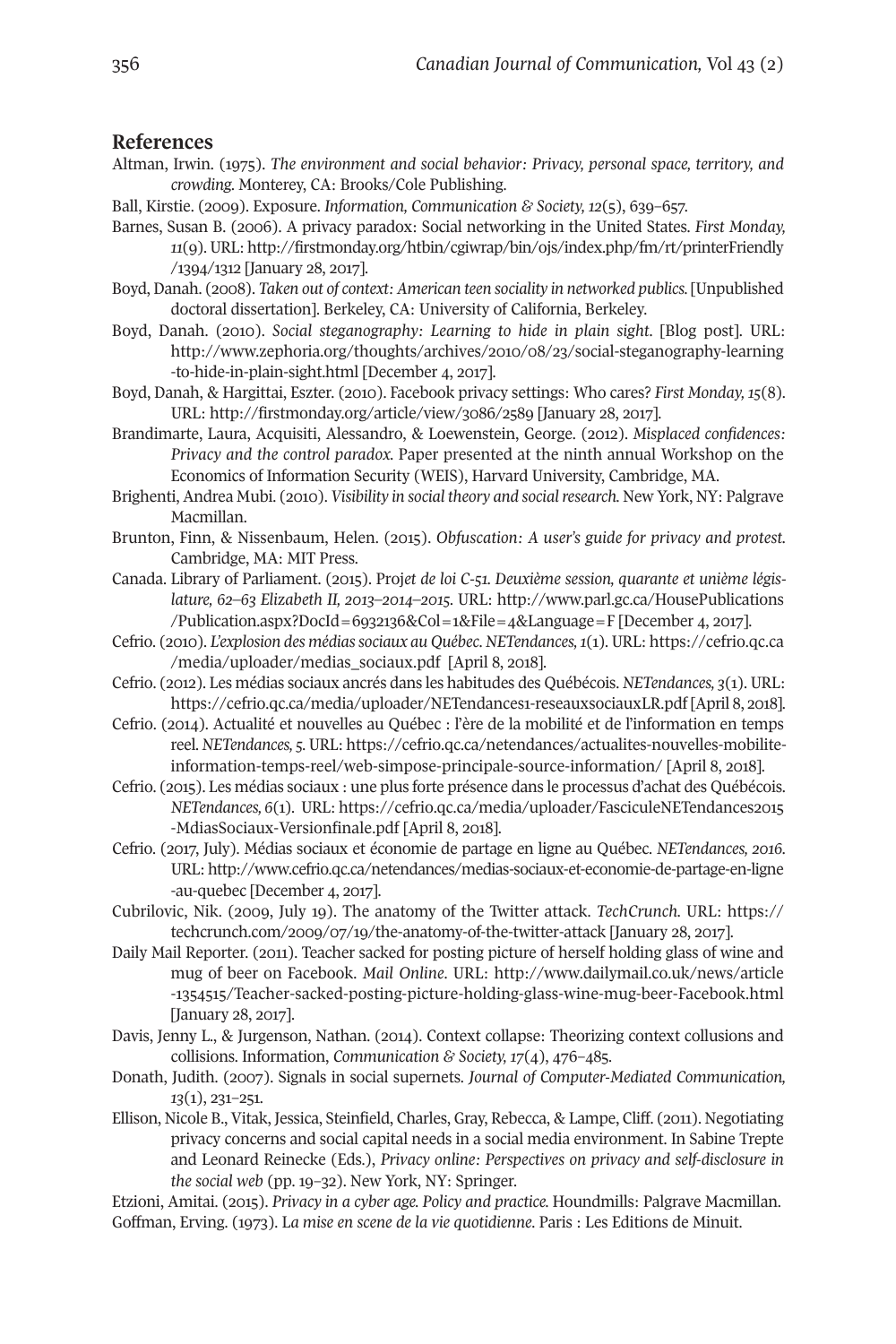- Granjon, Fabien, & Denouël, Julie. (2010). Exposition de soi et reconnaissance de singularités subjectives sur les sites de réseaux sociaux. *Sociologie, 1*(1), 25–43.
- Gross, Ralph, & Acquisiti, Alessandro. (2005). *Information revelation and privacy in online social networks (the Facebook case).* Research presented at the Workshop on Privacy in the Electronic Society (WPES), Alexandria, VA.
- Hargittai, Eszter, & Marwick, Alice E. (2016). "What can Ireally do?" Explaining the privacy paradox with online apathy. *International Journal of Communication, 10*, 3737–3757.
- Hine, Christine. (2008). Virtual ethnography: Modes, verities, affordances. In Nigel Fielding, Raymond M. Lee, & Grant Blank (Eds.), *The Sage handbook of online research methods* (pp. 257–270). Newbury Park, CA: Sage Publications.
- Insights West. (2016). *Canadian Social Media Monitor 2016*. URL: [http://www.insightswest.com](http://www.insightswest.com/wp-content/uploads/2016/05/Rep_InsightsWest_CDNSocialMediaMonitor_2016.pdf%5bApril) [/wp-content/uploads/2016/05/Rep\\_InsightsWest\\_CDNSocialMediaMonitor\\_2016.pdf](http://www.insightswest.com/wp-content/uploads/2016/05/Rep_InsightsWest_CDNSocialMediaMonitor_2016.pdf%5bApril) [April 5, 2018].
- Kaplan, Andreas M., & Haenlein, Michael. (2010). Users of the world, unite! The challenges and opportunities of social media. *Business Horizons, 53*(1), 59–68.
- Lomas, Natasha. (2017, September 11). Facebook fined  $\epsilon$ 1.2M for privacy violations in Spain. *TechCrunch.* URL: [https://techcrunch.com/2017/09/11/facebook-fined-e1-2m-for-privacy](https://techcrunch.com/2017/09/11/facebook-fined-e1-2m-for-privacy-violations-in-spain) [-violations-in-spain](https://techcrunch.com/2017/09/11/facebook-fined-e1-2m-for-privacy-violations-in-spain) [December 4, 2017].
- Lyon, David. (2002). Surveillance studies: Understanding visibility, mobility and the phenetic fix [Editorial]. Surv*eillance & Society, 1*(1), 1–7.
- Marwick, Alice E. (2012). The public domain: Social surveillance in everyday life (draft version). *Surveillance & Society, 9*(4), 378–393.
- Marwick, Alice E., & Boyd, Danah. (2011). I tweet honestly, I tweet passionately: Twitter users, context collapse, and the imagined audience. N*ew Media & Society, 13*(1), 114–133.
- Marx, Gary T. (2001). Murky conceptual waters: The public and the private. *Ethics and Information Technology, 3*, 157–169.
- Marx, Gary T. (2006). Soft surveillance: The growth of mandatory volunteerism in collecting personal information—"Hey buddy can you spare a DNA?" *Lex Electronica, 10*(3), 1–10.
- Marx, Gary T. (2015). Coming to terms and avoiding information techno-fallacies. In Marc Rotenberg, Julia Horwitz, & Jeramie Scott (Eds.), *Privacy in the modern age: The search for solutions* (pp. 118–126). New York, NY: The New Press.
- Nissenbaum, Helen. (2011). A contextual approach to privacy online. *Daedalus, 140*(4), 32–48.
- Office of the Privacy Commissioner of Canada (OPC). (2016). *Rapport annuel au Parlement 2015– 2016 concernant la Loi sur la protection des renseignements personnels et les documents électroniques et la Loi sur la protection des renseignements personnels.* Le temps est venu de moderniser les outils du 20<sup>e</sup> siècle. URL: [https://www.priv.gc.ca/fr/mesures-et-decisions](https://www.priv.gc.ca/fr/mesures-et-decisions-prises-par-le-commissariat/ar_index/201516/ar_201516) [-prises-par-le-commissariat/ar\\_index/201516/ar\\_201516](https://www.priv.gc.ca/fr/mesures-et-decisions-prises-par-le-commissariat/ar_index/201516/ar_201516) [December 4, 2017].
- PIPEDA fair information principles. (N.d.). [Information on the Office of the Privacy Commissioner of Canada website]. *Government of Canada.* URL: [https://www.priv.gc.ca/en/privacy-topics](https://www.priv.gc.ca/en/privacy-topics/privacy-laws-in-canada/the-personal-information-protection-and-electronic-documents-act-pipeda/p_principle) [/privacy-laws-in-canada/the-personal-information-protection-and-electronic-documents](https://www.priv.gc.ca/en/privacy-topics/privacy-laws-in-canada/the-personal-information-protection-and-electronic-documents-act-pipeda/p_principle) [-act-pipeda/p\\_principle](https://www.priv.gc.ca/en/privacy-topics/privacy-laws-in-canada/the-personal-information-protection-and-electronic-documents-act-pipeda/p_principle) [December 4, 2017].
- Ministère de l'Éducation et de l'Enseignement supérieur (2015). Programme de formation de l'école québécoise. Enseignement secondiare, deuxième cycle. Rapport. *Government of Québec*.URL: [http://www1.education.gouv.qc.ca/sections/programmeFormation/secondaire2/index](http://www1.education.gouv.qc.ca/sections/programmeFormation/secondaire2/index.asp?page=domaines1) [.asp?page=domaines1](http://www1.education.gouv.qc.ca/sections/programmeFormation/secondaire2/index.asp?page=domaines1) [January 28, 2017].
- Proulx, Serge, & Kwok Choon, Mary Jane. (2011). L'usage des réseaux sociaux numériques : une intériorisation douce et progressive du contrôle social. *Hermès, 59*, 105–111.
- Putnam, Robert. D. (2000). *Bowling alone: The collapse and revival of American community* (Kindle ed.). New York, NY: Simon & Schuster.
- Radio-Canada.ca. (2013). *Les réseaux sociaux peuvent nuire à la recherche d'emploi*. URL: <http://ici.radio-canada.ca/regions/abitibi/2013/11/06/002-prudence-reseaux-sociaux.shtml> [January 28, 2017].